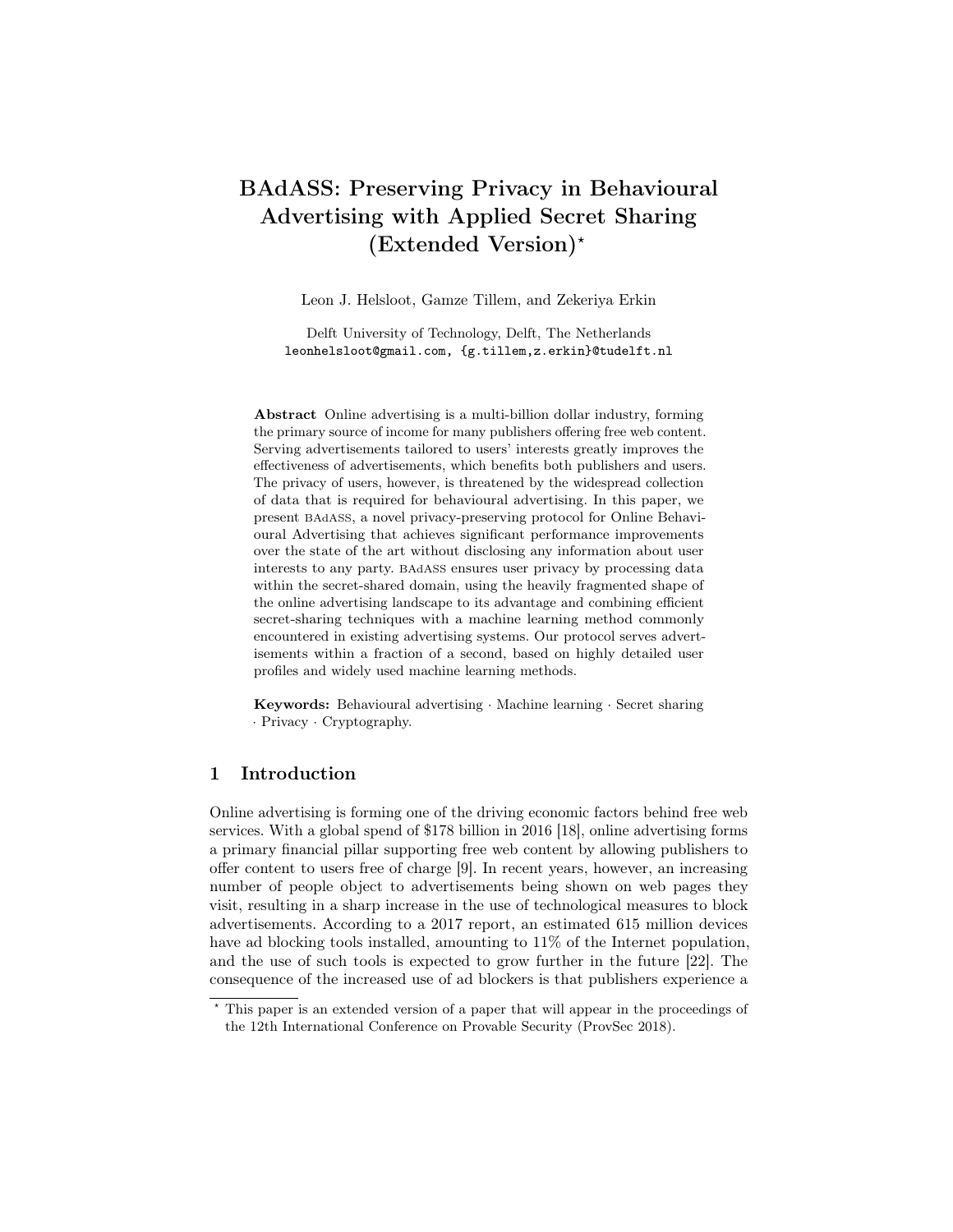significant loss of revenue from the advertising space they offer. The global loss of advertising revenue due to ad blocking was estimated to be \$41.4 billion in 2016, or 23% of the total ad spend [\[23\]](#page-16-2). Some publishers request that users disable ad blockers on their web pages, or deny access to ad blocker users altogether, in an effort to limit revenue loss due to ad blocking [\[1\]](#page-14-0). The consequence of such practices is an arms race between ad blocking technologies, and circumvention of ad blockers. These developments pose a threat to the business models of many free web services, necessitating measures to alleviate the objections against online advertising in order to attain a sustainable advertisement-supported Internet economy.

A major concern for the users is their privacy which is threatened by the widespread data collection of advertising companies [\[30\]](#page-16-3). The collected data is used in behavioural targeting to determine which advertisements are shown to a user based on the user's browsing behaviour. Although such behavioural advertising is recognized as being beneficial to both users and publishers, a mistrust of advertising companies and a lack of control hinders acceptance of behavioural advertising [\[30\]](#page-16-3). In a recent survey among users of an ad blocking tool, 32% of respondents indicated that privacy concerns were among the reasons for their use of an ad blocker [\[1\]](#page-14-0). A similar survey on privacy and advertising showed that 94% of respondents considered online privacy an important issue, and 70% of respondents indicated that online advertising networks and online advertisers should be responsible for users' online privacy [\[29\]](#page-16-4).

The practice of showing advertisements based on previously exhibited behaviour is known as Online Behavioural Advertising (OBA). In OBA, user interests are inferred from data such as visited web pages, search queries, and online purchases. Based on these user interests, advertisements are typically personalized using campaign-specific supervised machine learning models that predict users' responses to advertisements. Behavioural advertising greatly improves the expected advertising effectiveness by targeting advertisements at individual users [\[33\]](#page-17-0). Users benefit from OBA by being served more relevant advertisements, and advertisers can reach a specific desired audience by using accurate targeting. Moreover, publishers benefit from an increased value of their advertising space.

OBA utilises the Real-Time Bidding (RTB) model of buying and selling advertisements [\[31\]](#page-16-5). RTB facilitates real-time auctions of advertising space through marketplaces called ad exchanges (AdX), allowing buyers to determine bid values for individual ad impressions. The real-time nature of such auctions, in which bids are to be placed in a fraction of a second, allows fine-grained control over allocation of advertising budgets, but also requires the whole auction process to be carried out programmatically. Along with ad exchanges, other types of platforms emerged to manage the added complexity of RTB. Demand-Side Platforms (DSPs) provide advertisers, who may not possess the expertise required to accurately estimate impression values, with technologies to bid on individual impressions from multiple inventories. Likewise, Supply-Side Platforms (SSPs) support publishers in optimizing advertising yield.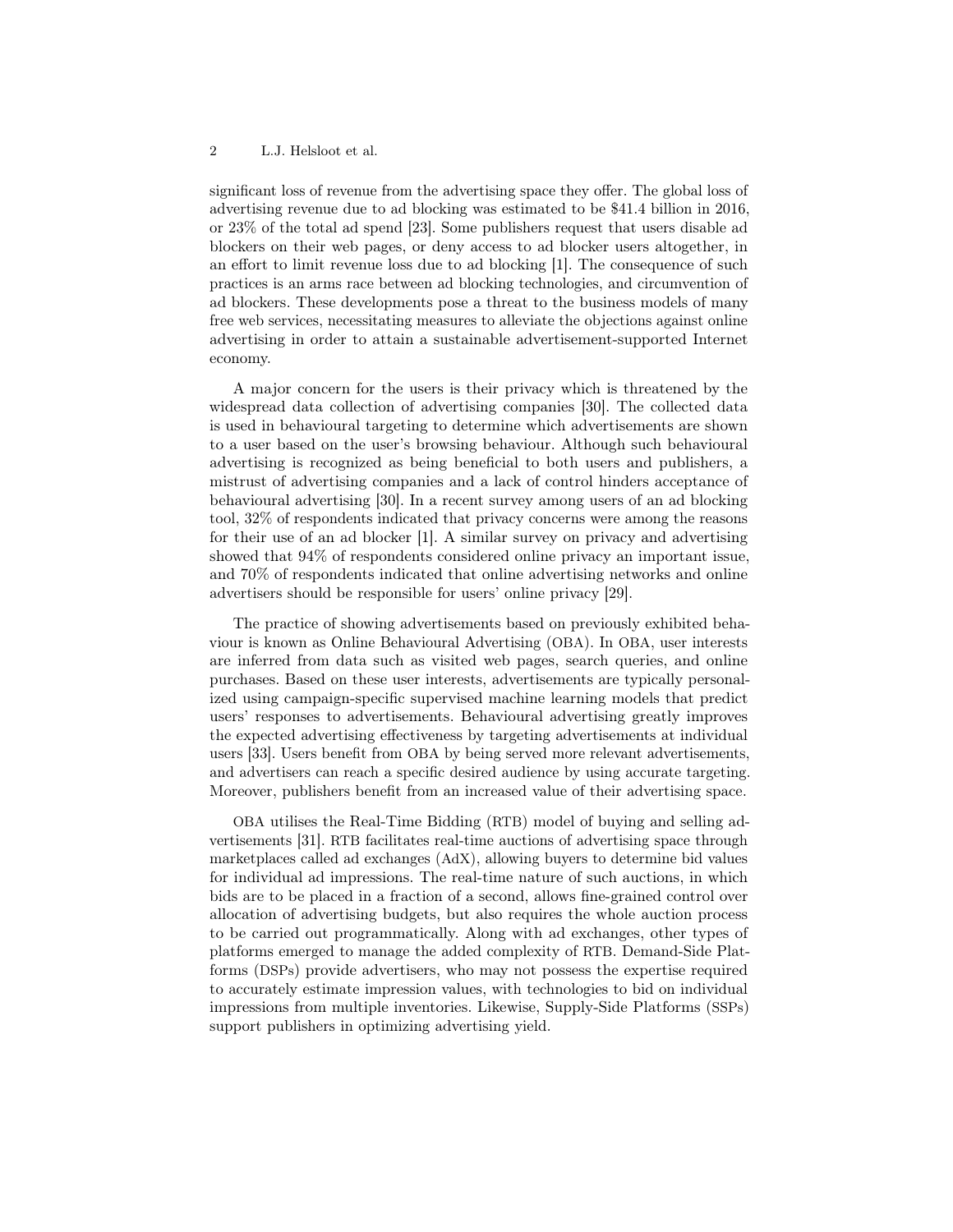In existing literature, a number of methods is proposed to address privacy concerns in OBA. These methods include blocking advertisements altogether [\[20\]](#page-16-6), obfuscating browsing behaviour [\[8\]](#page-15-1), and anonymization [\[24\]](#page-16-7), as well as exposing only generalized user profiles to advertising companies [\[28\]](#page-16-8). Limiting the data that is available to advertising companies, however, is expected to decrease the targeting accuracy [\[10\]](#page-15-2), and thus the value of advertisements to users, advertisers, and publishers. Other work proposes cryptographic approaches to aggregate click statistics [\[28\]](#page-16-8) or select advertisements using secure hardware [\[3\]](#page-15-3). These approaches, however, are based on advertising models in which centralized networks perform simple keyword-based advertisement selection, and as such are unsuitable for use within the highly distributed RTB model. Recently, Helsloot et al. [\[17\]](#page-16-9) proposed a protocol that uses threshold homomorphic encryption to preserve privacy in OBA within the RTB model. However, the use of expensive cryptographic operations throughout the protocol results in prohibitively large computational costs.

In this paper, we present BAdASS, a novel privacy-preserving protocol for OBA that is compatible with the RTB mechanism of buying ads and supports behavioural targeting based on highly detailed user profiles. BAdASS achieves significant performance improvements over the state of the art, using machine learning on secret-shared data to preserve privacy in OBA tasks. Our protocol uses the highly fragmented nature of the OBA landscape to distribute trust between parties, such that no single party can obtain sensitive information. We achieve performance multilinear in the size of user profiles and the number of DSPs, and perform the highly time-sensitive advertisement selection task in a fraction of a second.

In the rest of the paper, we summarize the preliminary methods in Section [2.](#page-2-0) In Section [3](#page-4-0) we explain BAdASS in detail. In Section [4](#page-8-0) we provide the performance analyses for our protocol based on communication and computation complexity and real-time experiments. We analyze the security of BAdASS in Section [5](#page-12-0) and, we conclude the paper in Section [6.](#page-14-1)

## <span id="page-2-0"></span>2 Preliminaries

#### <span id="page-2-1"></span>2.1 Logistic Regression

Logistic regression is one possible technique for user response estimation which has been commonly used by advertising companies such as Google [\[19\]](#page-16-10), Facebook [\[16\]](#page-15-4), and Criteo [\[5\]](#page-15-5). Given a d-dimensional feature vector  $\boldsymbol{x}$  and model parameters  $\boldsymbol{w}$ , it estimates the probability of a binary outcome using the sigmoid function:

$$
\hat{y} = \sigma(\boldsymbol{w}^{\top}\boldsymbol{x}) = \frac{1}{1 + e^{-\boldsymbol{w}^{\top}\boldsymbol{x}}}.
$$
\n(1)

In the concept of OBA,  $x$  contains the user profile while the binary output  $y$ indicates click or no click. The model parameters are updated as  $w \leftarrow w - \eta g$ using the gradient of the logistic loss  $q = (\hat{q} - y)\boldsymbol{x}$  as in [\[19\]](#page-16-10).  $\eta$  in the update function is the learning rate which can be a constant or can be set to decay per iteration and per coordinate of the gradient vector.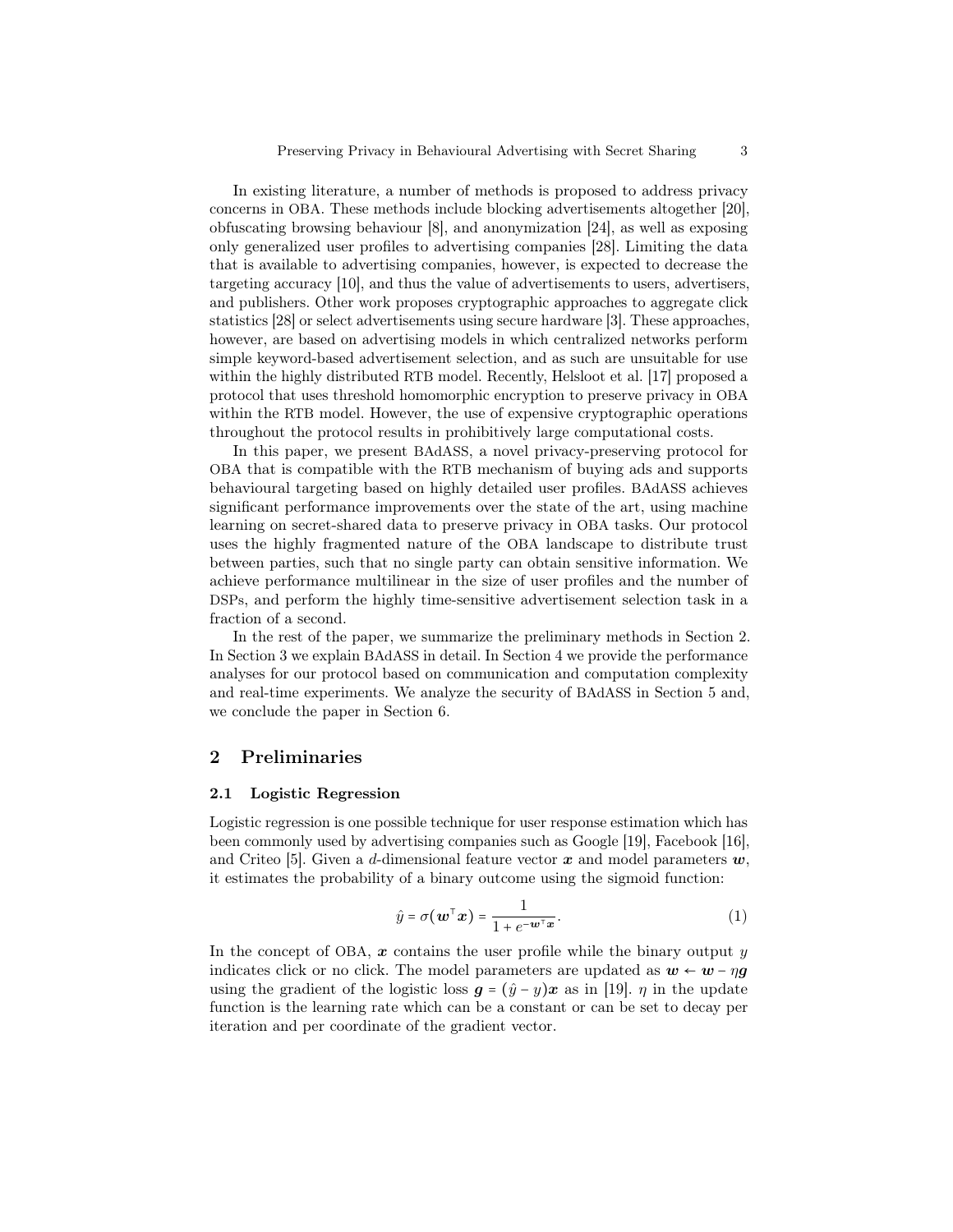#### 2.2 Feature Hashing

The feature space in logistic regression may become too large when categorical features with high cardinality are used. To avoid a high dimensional user vector, we use the hashing trick in [\[32\]](#page-16-11) which enables to map the user profile into a lower-dimensional vector  $\boldsymbol{x}$  by setting  $x_i$  to a count of the values whose hash is i. The resulting d-dimensional vector  $x$  (in [\[5\]](#page-15-5),  $d = 2^{24}$  is used) is the input feature vector to the logistic regression model.

## <span id="page-3-0"></span>2.3 Shamir Secret Sharing

Shamir's secret sharing scheme  $[26]$  is a *t*-out-of-*n* threshold scheme in which a secret  $s \in \mathbb{Z}_p$  for a prime p is shared among n parties, from which any subset of size at least t can reconstruct the secret. We use the notation  $\langle s \rangle$  to indicate a  $(t, n)$  Shamir secret sharing of a value s, for some predefined t and  $n$ , and  $\langle v \rangle$ denotes an element-wise Shamir sharing of the vector  $v$ . Shamir's secret sharing scheme is additively homomorphic, such that  $\langle s_1 \rangle + \langle s_2 \rangle = \langle s_1 + s_2 \rangle$ . Parties holding shares of two secret values can thus compute shares of the sum of the two values, without interaction with other parties. Furthermore, a public value  $c$  can be added to a shared secret  $s$  without interaction by adding  $c$  to each of the shares, i.e.  $\langle s \rangle + c = \langle s + c \rangle$ . Likewise, a shared secret can be multiplied with a public value c by multiplying each of the shares with c, i.e.  $\langle s \rangle \cdot c = \langle cs \rangle$ .

Multiplication of the shares of two secret values  $s_1$  and  $s_2$  results in a  $(2(t-1), n)$  sharing of  $s_1 \cdot s_2$ , thus requiring  $2t-1$  shares to reconstruct the secret. Ben-Or et al. [\[4\]](#page-15-6) describe a multiplication protocol in which the resulting polynomial is reduced to degree  $t-1$  and randomized. Given a sharing of a value s, where  $\langle s \rangle_i$  is held by party i, the degree reduction step is performed by each party splitting their share  $\langle s \rangle_i$  into a new  $(t, n)$  sharing  $\langle s \rangle_{i,1}, \ldots, \langle s \rangle_{i,n}$ . Each party  $i$  distributes their subshares among all parties, such that party  $j$  is given the subshare  $\langle s \rangle_{i,j}$ . Each party *j* then combines the received subshares  $\langle s \rangle_{1,j}, \ldots, \langle s \rangle_{n,j}$  into a new share  $\langle s \rangle'_{j}$ . The resulting sharing  $\langle s \rangle'$  is a new  $(t, n)$ sharing of the value s. Gennaro et al. [\[14\]](#page-15-7) simplify the degree reduction and randomization steps into a single step, requiring a single round per multiplication. Note that *n* needs to be at least  $2t - 1$  for degree reduction to work.

#### 2.4 Universal Re-encryption

Universal re-encryption, presented as a technique for mix networks by Golle et al. [\[15\]](#page-15-8), allows re-randomization of a ciphertext without access to the public key that was used during encryption. In BAdASS, we use the universal re-encryption technique presented in [\[15\]](#page-15-8), based on a multiplicatively homomorphic cryptosys-tem such as ElGamal [\[12\]](#page-15-9). We use the notation  $\llbracket x \rrbracket_u$  to denote the encryption of a value  $x$  under the public key of user  $u$  using a universal re-encryption scheme.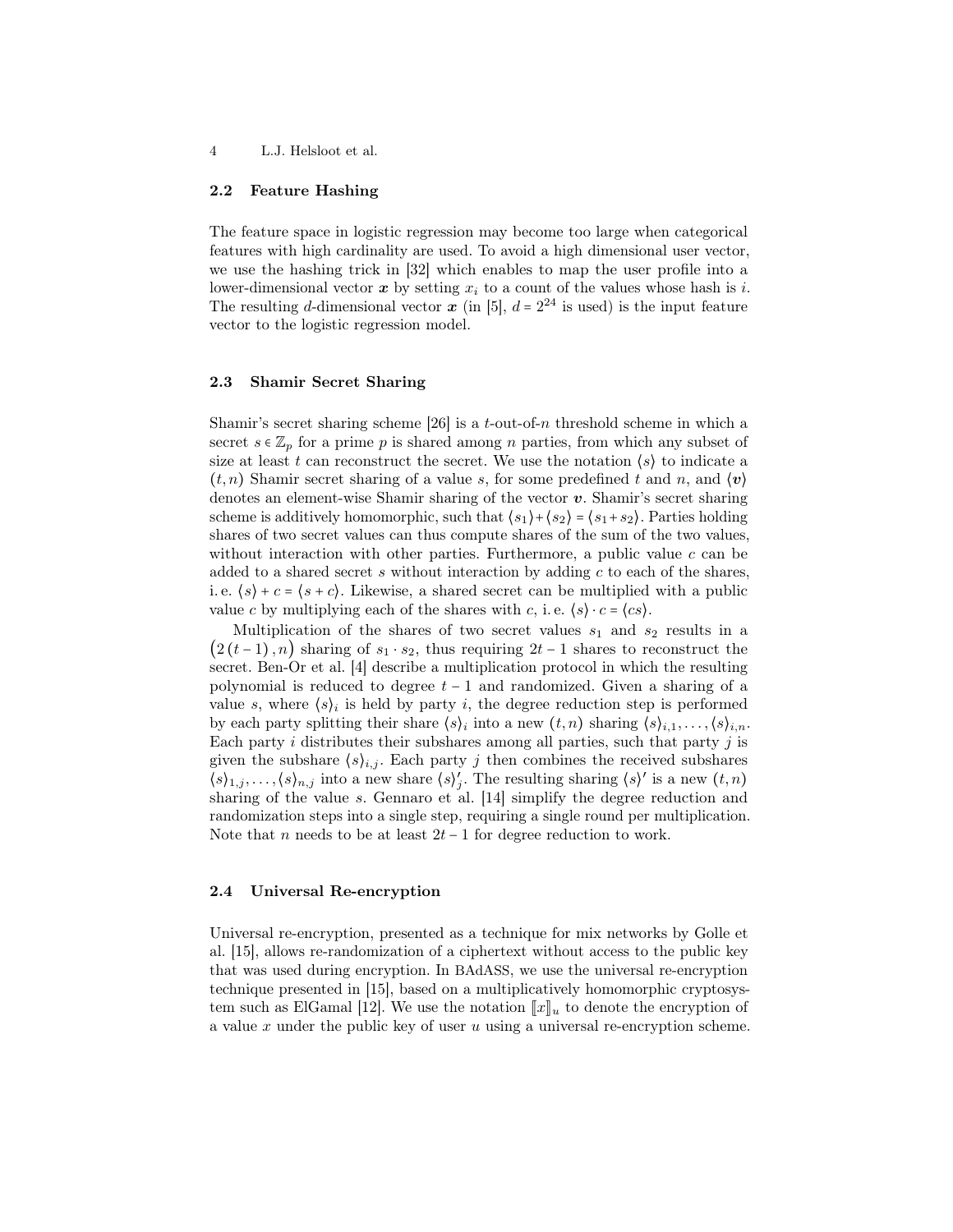## <span id="page-4-0"></span>3 Protocol Design

In designing a privacy-preserving online advertising system, we aim to satisfy three goals. The first goal is to ensure profile privacy, such that information from which the interests of a user can be inferred is not revealed to any party other than the user. Moreover, we aim to ensure model privacy, such that model parameters used by a bidder are not revealed to any party other than the bidder. Finally, the system must be applicable to the RTB model and integrated into the online advertising landscape, allowing bidders to estimate the value of an ad impression based on historic observations.

Our protocol is based on a semi-honest security model. Since some existing companies act as both AdX and DSP, we assume that the AdX colludes with DSPs. To assist in privacy-preserving computations in the presence of colluding parties, we introduce an additional entity into our setting called Privacy Service Provider (PSP). The PSP is not trusted with private data in unencrypted form, but is assumed to follow the protocol specification without colluding with any other party. We assume that targeting is performed only by DSPs, such that DSPs are the only parties that operate on user data. The AdX only collect bids, and from these bids select the winner. SSPs only offer advertising space to multiple ad exchanges, and are not considered in our protocol.

Parties collaboratively compute bid values based on a logistic regression model using secret-shared user profiles and model parameters. We define a DSP group  $\Gamma_i$  to be a set of DSPs of size at least  $m = 2t - 1$  for a given reconstruction threshold t. Computations on behalf of a DSP  $\gamma_{i,j} \in \Gamma_i$  are performed entirely within  $\Gamma_i$ . In our protocol descriptions, any operations performed by DSPs on secret-shared values are assumed to be performed by all DSPs in a DSP group  $\Gamma_i$ . Plaintext values and encrypted values are generated by the DSP responsible for the campaign on which computations are performed and, where necessary, published within  $\Gamma_i$ .

BAdASS is divided into four different phases: user profiling, bidding, auction, and model update. Prior to protocol execution, advertisers set up campaigns such that DSPs can bid on their behalf, and the PSP splits DSPs into groups of at least  $m$  parties. Moreover, each DSP shares campaign-specific parameters among the DSPs in their group. Finally, each user generates a key pair using any multiplicatively homomorphic asymmetric cryptosystem and publishes their public key. In the following subsections, we explain the four phases of BAdASS. A summary of symbols used in the description of the protocol design is provided in Table [4](#page-18-0) in Appendix [A.](#page-18-1)

#### 3.1 User Profiling Phase

To preserve privacy during the user profiling phase, browsing behaviour is recorded locally within the user's web browser using an existing technique such as RePriv  $[11]$ . The resulting profile is captured in a d-dimensional feature vector  $x$  using feature hashing. To reduce the communication costs associated with sending the full d-dimensional feature vector for each request, feature vectors are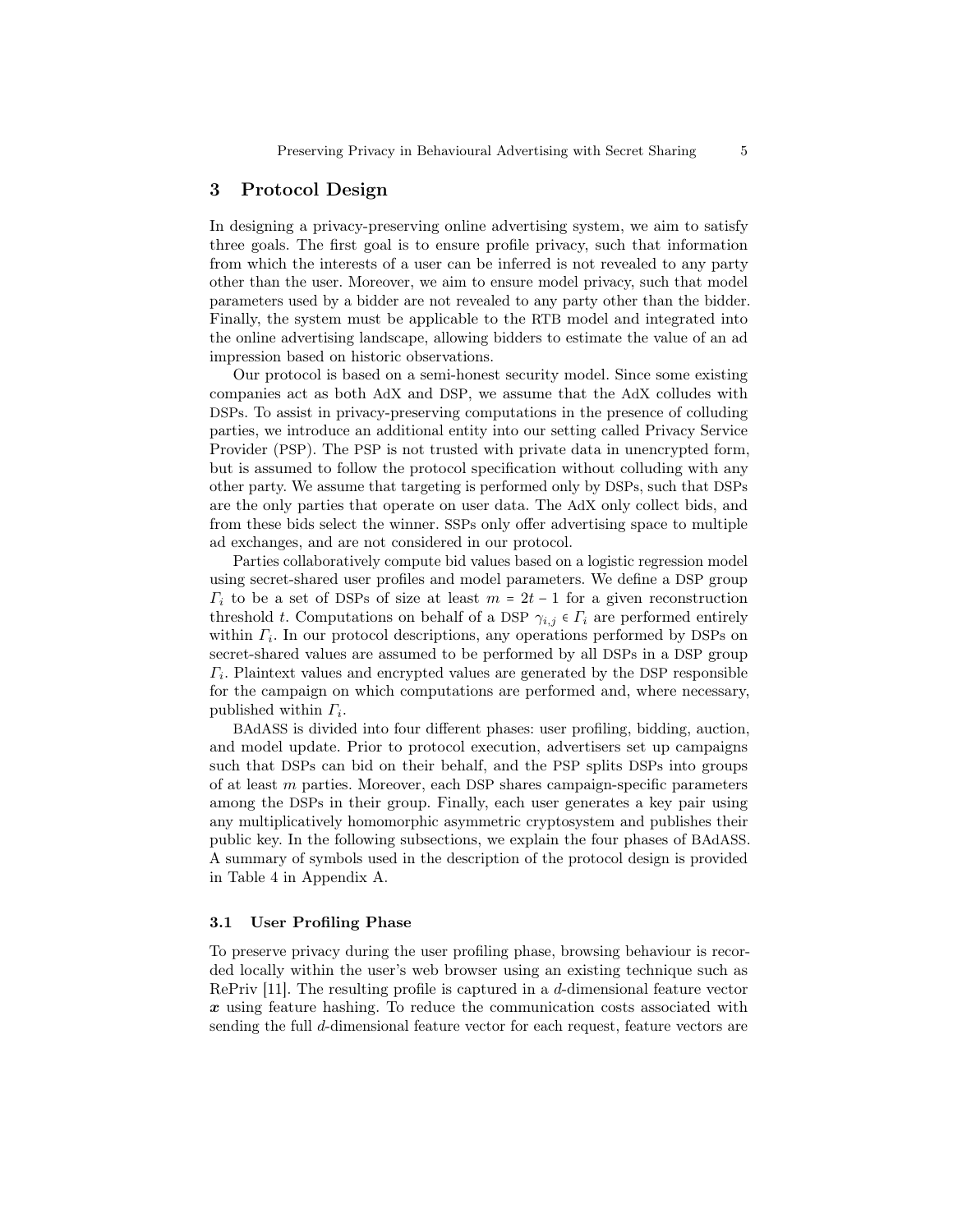cached at DSPs. Caching allows periodic background updates of feature vectors, minimizing delays experienced by the user during the time-sensitive advertisement selection phase. To securely share a feature vector among DSPs without knowing the topology of the OBA landscape, the user splits their profile into two additive shares, one of which is given to the ad exchange, the other to the PSP. Both the ad exchange and the PSP, in turn, create Shamir shares from their additive shares, which are distributed among the DSP groups for which the profile update is intended. Every DSP within the group thus receives two Shamir shares, one from each additive share created by the user, which are combined into a single Shamir share of the original value by calculating the sum of the two shares.

Depending on the feature hashing method used, the feature vector  $\boldsymbol{x}$  is either binary or contains only small values. Assuming the use of a binary feature vector, it would be ideal from the user's perspective to create additive shares of the feature vector in  $\mathbb{Z}_2$ , rather than  $\mathbb{Z}_p$ , as smaller shares reduce the required communication bandwidth. Subsequent computations on the user profile, however, must be performed in  $\mathbb{Z}_p$  to represent real values with sufficient precision. In our setting with two additive shares, securely converting shares in  $\mathbb{Z}_2$  to shares in  $\mathbb{Z}_p$  requires an invocation of the multiplication protocol for every feature vector dimension, resulting in high computation and communication costs for DSPs. We therefore favour sharing the user profile in  $\mathbb{Z}_p$ .

#### <span id="page-5-0"></span>3.2 Bidding Phase

The bidding phase starts when a users contacts an AdX with an ad request. Receiving the ad request, AdX sends a bid request to DSP groups each of which cooperatively calculates the bidding prices for the campaigns they are responsible for. For each campaign, the user response  $\hat{y}$  is estimated using a logistic regression model, and bidding values are derived from response estimations using linear bidding functions  $B(\hat{y}) = c_1 \hat{y} + c_2$  for campaign-specific constants  $c_1$  and  $c_2$ . A challenge in logistic regression is to compute sigmoid function within the secretshared domain. In existing literature the sigmoid function is computed either by approximation  $[34,6]$  $[34,6]$  or in clear  $[21,2,17]$  $[21,2,17]$  $[21,2,17]$ . In this work, we let the PSP compute the sigmoid function in the clear, as approximation leads to a degradation of predictive performance and incurs additional computational costs. The input to the sigmoid function  $w^{\dagger}x$  is thus revealed to the PSP. In our setting, this is acceptable as the PSP knows neither the user, nor the campaign a value is associated with. Therefore, the PSP cannot infer any more information than that there exists a user who is interested in a topic. Moreover, a DSP group could submit additional randomly generated values to mask real inputs.

Protocol [1](#page-6-0) outlines the bidding protocol. The model parameters  $w_k$  for campaigns  $k \in K_{\Gamma_i}$ , where  $K_{\Gamma_i}$  is the set of campaigns run within  $\Gamma_i$ , and the user profile  $x_u$  of a user u, are shared within  $\Gamma_i$ . The multiplications that are required for the calculation of the inner product of  $w_k$  and  $x_u$  in line [3](#page-5-0) are performed locally, without degree reduction. Since the results of these local multiplications are not used in further multiplications, the sum of all multiplied values is a single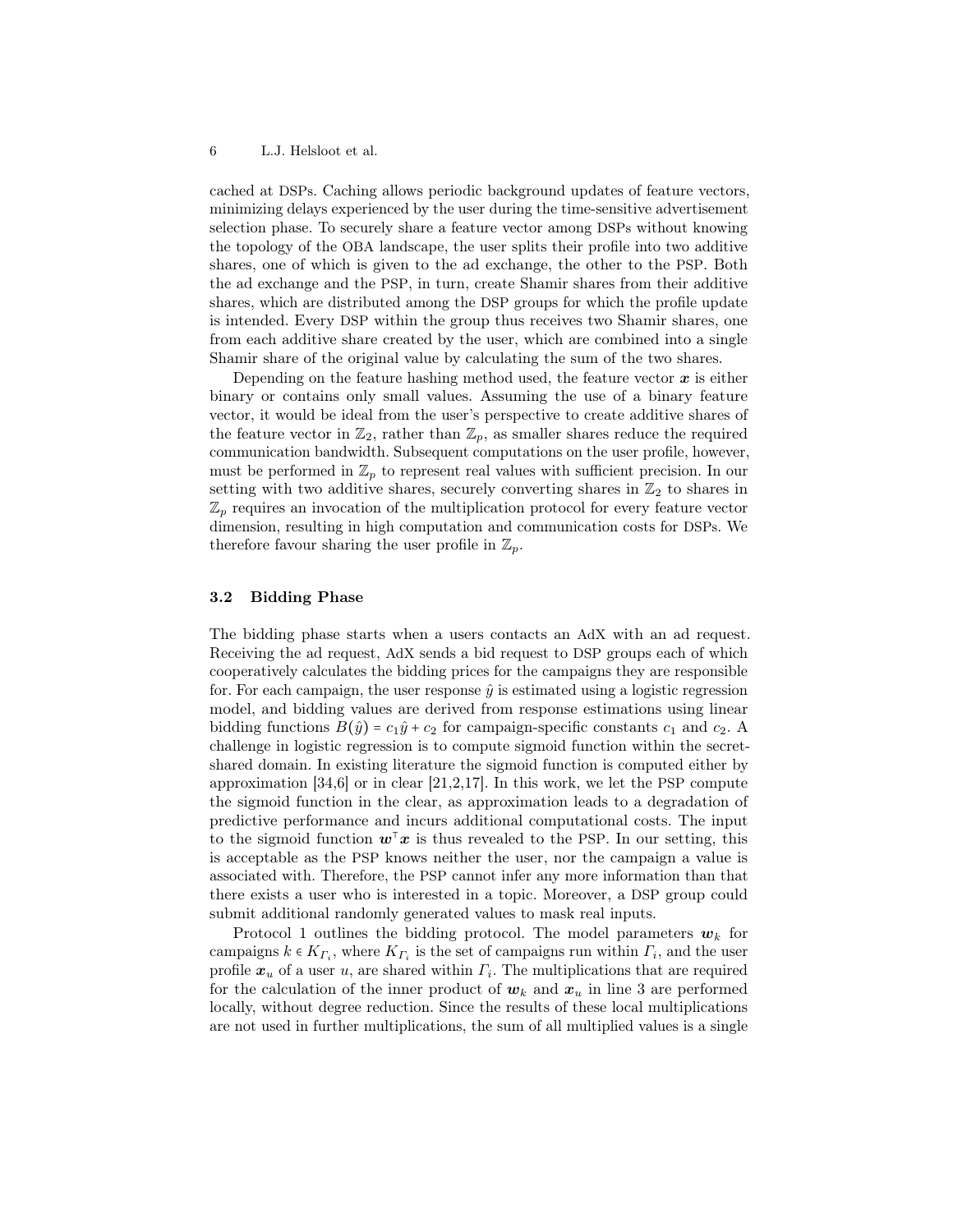sharing  $\langle s_k \rangle$  of degree  $2t - 2$ . As the PSP subsequently collects and combines all  $m \geq 2t - 1$  shares of  $s_k$ , no degree reduction step is required in calculating  $\mathbf{w}^\top \mathbf{x}$ .

**Protocol 1** Bidding protocol, executed jointly by a DSP group  $\Gamma_i$  and the PSP, and invoked by the ad exchange for a user  $u$  at every DSP group.

1: procedure DSP:CALCULATE-BID $({\langle w_k \rangle}, {\langle c_k \rangle} | k \in K_{\Gamma_i}), u)$ 2: for all  $k \in K_{\Gamma_i}$  do 3:  $\langle s_k \rangle \leftarrow \sum_{i=1}^d \langle x_{u,i} \rangle \cdot \langle w_{k,i} \rangle$ 4: Pick a unique random value  $r_k$ 5: Store mapping  $r_k \to (\llbracket a_k \rrbracket_u, \Gamma_i)$  at PSP via AdX 6: end for end for 7: Pick random permutation function  $\pi(\cdot)$ 8:  $\langle s' \rangle \leftarrow \pi(\langle s \rangle)$ 9: **invoke**  $\langle \hat{y}' \rangle$  ← PSP:CALCULATE-SIGMA $(\langle s' \rangle)$  at PSP 10:  $\langle \hat{\mathbf{y}} \rangle \leftarrow \pi^{-1}(\langle \hat{\mathbf{y}}' \rangle)$ 11: for all  $k \in K_{\Gamma_i}$  do<br>12:  $\langle b_k \rangle \leftarrow \langle c_{k-1} \rangle \cdot \langle i \rangle$  $\langle b_k \rangle \leftarrow \langle c_{k,1} \rangle \cdot \langle \hat{y}_k \rangle + \langle c_{k,2} \rangle$ 13: end for 14: end procedure 15: procedure PSP:CALCULATE-SIGMA $(\langle s \rangle)$ 16:  $s \leftarrow$  combine  $\langle s \rangle$ 17: for all  $s_i \in \mathbf{s}$  do 18:  $\hat{y}_i \leftarrow \sigma(s_i)$ 19: end for 20: return  $\langle \hat{y} \rangle$ 21: end procedure

<span id="page-6-0"></span>Since campaign parameters  $c_{k,1}$  and  $c_{k,2}$  are private to the DSP responsible for campaign  $k$ , they are secret-shared among the parties in the DSP group. Calculation of the bid price  $b_k = c_{k,1} \hat{y}_k + c_{k,2}$  therefore requires a single invocation of the multiplication protocol for every campaign, which can be parallelized such that all bid values are calculated in a single round of communication. To ensure profile privacy, each advertisement  $a_k$  is encrypted using the user's public key. The encrypted advertisement is submitted to the PSP, via the AdX such that the PSP cannot link the submission to a specific DSP, along with a random number  $r_k$ and the group descriptor  $\Gamma_i$ . Finally, the PSP stores a mapping  $r_k \to (\llbracket a_k \rrbracket_u, \Gamma_i)$ , which is used in the auction phase to retrieve the advertisement.

#### 3.3 Auction Phase

The auction protocol uses a hierarchical auction in which each DSP group engages in a secure comparison protocol to select the highest of the bids within the DSP group, along with associated information that is used in the model update phase.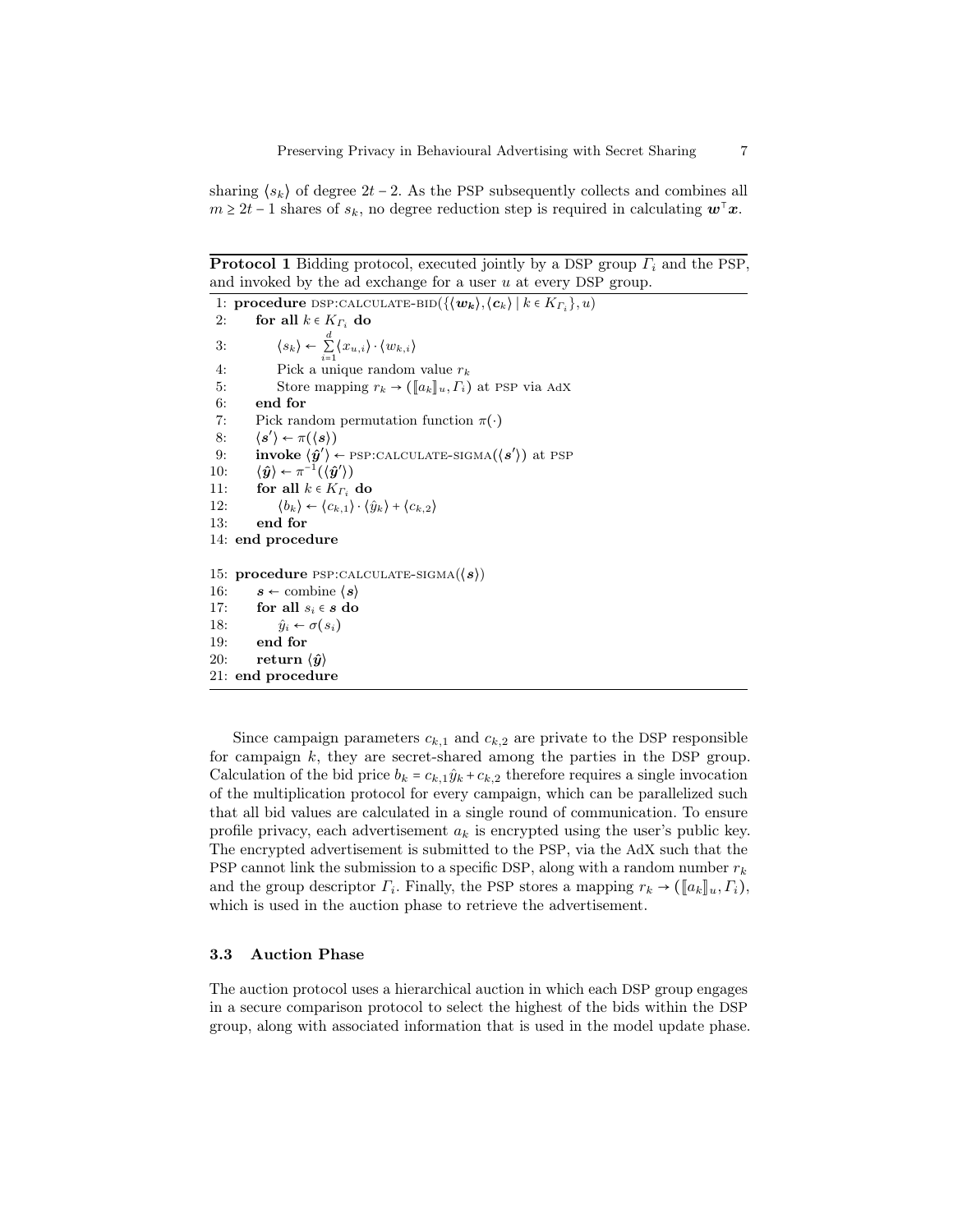Shares of the information associated with the highest bid are stored for later use, after which each DSP group submits their highest bid to a global auction to select the final winner. Note that, due to the use of secret sharing, the global auction cannot be performed by the ad exchange alone. In order to maintain the same level of trust as in the bidding protocol, at least  $m$  parties are required in the auction protocol. Therefore, the global auction is not performed by the ad exchange, but by a randomly selected DSP group  $\Gamma^*$ .

The auction protocol is shown in Protocol [3](#page-21-0) in Appendix [B.](#page-20-0) The protocol relies on a secure comparison protocol that takes as input shares of two values  $a$ and b, and gives as output shares of 1 if  $a \ge b$ , and shares of 0 otherwise. Such a protocol is described by e. g. Reistad and Toft [\[25\]](#page-16-14). During the procedure to find the maximum bid, shares of the highest bid and additional information associated with the highest bid are obtained via multiplication with the result of the comparison. After the global comparison, shares of a random identifier  $r$ associated with the highest bid are sent to the PSP, where the shares are combined to retrieve the encrypted advertisement and group descriptor associated with the highest bid. To ensure unlinkability between the encrypted advertisement retrieved from the PSP after the auction and the values submitted prior to the auction, the PSP performs re-randomization of the encrypted advertisement on line [30](#page-20-1) using universal re-encryption. Finally, the encrypted ad and the group descriptor, as well as the bid request identifier  $v$ , are sent via the ad exchange to the user, who decrypts and displays the advertisement.

#### 3.4 Model Update Phase

During the model update phase, the response prediction model associated with the shown advertisement is updated using the update rule from Section [2.1.](#page-2-1) In order to ensure unlinkability between users and campaigns, the model update protocol is split into three stages. During the first stage, the user identifier is revealed to the DSP group responsible for the shown advertisement in order to calculate shares of the update gradient  $g = \eta(\hat{y} - y)\boldsymbol{x}$ . In the second stage, each DSP submits a set of multiple gradient shares to the PSP, which mixes the received shares via random rotation. The PSP then re-shares the set of gradient shares among the DSP group. In the final stage, the campaign identifiers of the set of gradients are revealed to the DSP group, allowing the DSP group to apply the gradients calculated in the first stage to the correct parameter vector. Since the gradient shares have been mixed, the DSP group cannot link values revealed in the third phase to values revealed in the first phase.

The model update protocol, described in detail in Protocol [4](#page-22-0) in Appendix [B,](#page-20-0) is initiated by a user  $u$ , who reports shares of their response  $y$  directly to the responsible DSP group based on the group descriptor  $\Gamma_i$  received along with the advertisement. In the first phase, each DSP in  $\Gamma_i$  calculates shares of  $\delta = \eta(\hat{y} - y)$ , which is multiplied with each element of the user profile to form  $g$ . These multiplications are performed locally, without reducing the degree of the result. The update gradient shares, bid value shares, and campaign identifier shares are locally stored as lists  $\langle G \rangle$ ,  $\langle B \rangle$ , and  $\langle K \rangle$  until sufficient values are aggregated for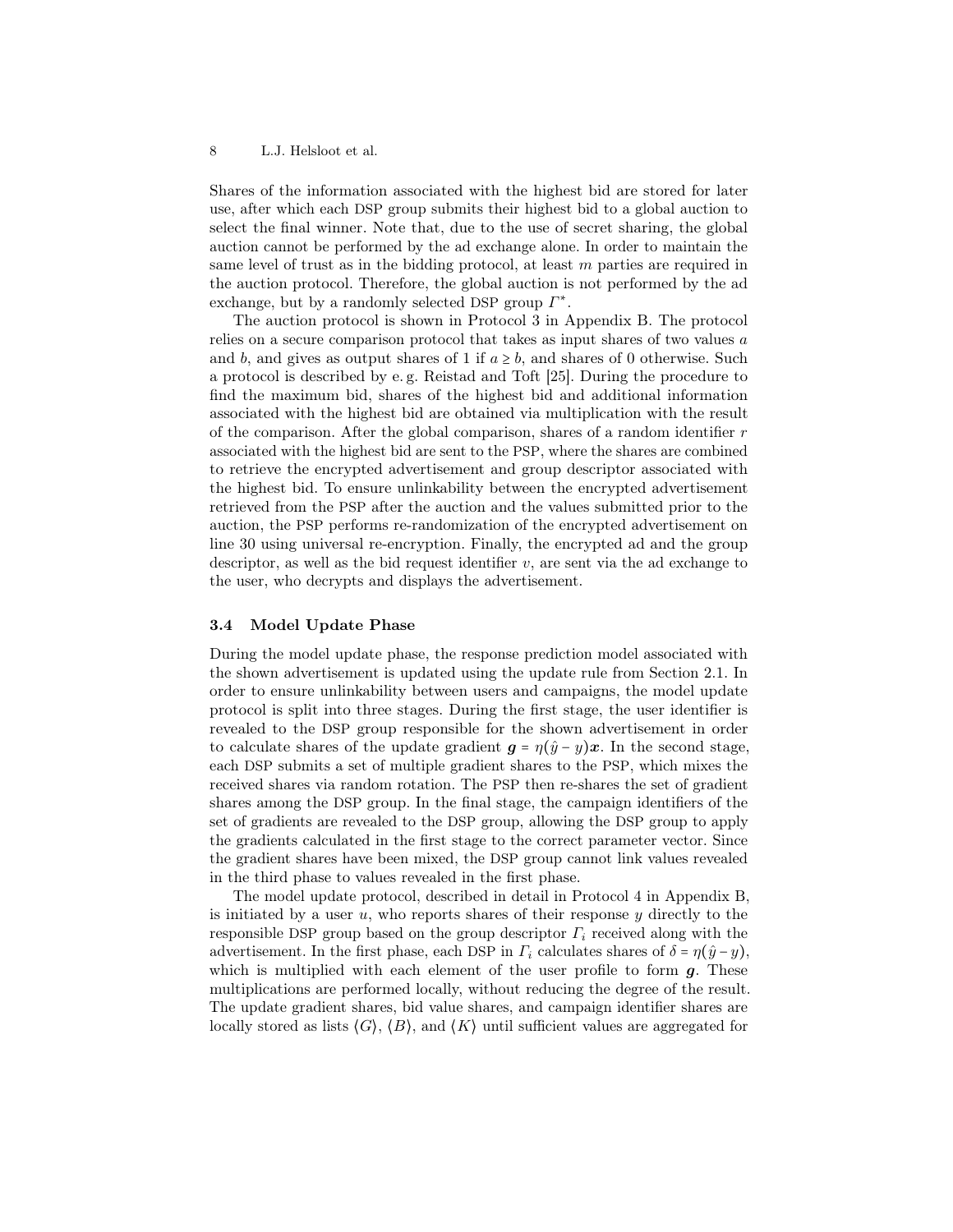mixing. When sufficient values are accumulated, each DSP sends its shares to the PSP for mixing. To prevent recombination of shares by the PSP, each DSP  $\gamma_{i,j}$ rotates their lists of shares by a random number  $r_{i,j}$ . Given a sufficiently large aggregation threshold, the average number of attempts needed for the PSP to successfully combine the received shares becomes prohibitively large. The PSP subsequently picks a random number  $r_{PSP}$ , and rotates each of the lists of shares  $r_{PSP}$  times, such that the positions of output values cannot be linked to the positions of input values.

The share values themselves need also be randomized before being sent back to the DSPs to prevent linking input values to output values. Since the PSP does not know which received shares belong to the same value due to the rotation by DSPs, randomization cannot be performed by adding shares of zero. Instead, the PSP splits each received share  $\langle s \rangle_i$  into a new sharing  $\langle s \rangle_{i,1}, \ldots, \langle s \rangle_{i,n}$ . These subshares are distributed among the DSPs in  $\Gamma_i$  in a manner analogous to the degree reduction step described in Section [2.3,](#page-3-0) such that each party  $j$  receives subshares  $\langle s \rangle_{1, j}, \ldots, \langle s \rangle_{n, j}$ . The DSPs then recombine the received subshares to obtain new shares of the original values  $\langle s \rangle$ . To match subshares originating from the same value, each DSP rotates the subshares originating from DSP  $\gamma_{i,j}$ back  $r_{i,j}$  times. After recombining the rotated subshares, each DSP has lists  $\langle G' \rangle$ ,  $\langle B' \rangle$ , and  $\langle K' \rangle$ , where each of the lists contains shares of the same values as were submitted to the PSP, rotated  $r_{PSP}$  times.

The DSPs combine  $\langle K' \rangle$  to reveal the list of campaign identifiers to which the gradient and bid shares belong. Due to the mixing of the lists, DSPs cannot link the campaign identifiers revealed in the third phase to user identifiers revealed in the first phase, provided a sufficiently large mixing threshold is chosen. Finally, each DSP locally updates their shares of the model parameter vectors with the list of gradient shares, and adds the received bid shares to the bid value aggregates.

## <span id="page-8-0"></span>4 Performance Analysis

To evaluate the performance of BAdASS, we provide both a theoretical analysis of the computational and communication complexities of the subprotocols, and a set of measurements obtained from a proof-of-concept implementation.

## 4.1 Computational Complexity

The computational complexity of BAdASS depends on a number of variables, in particular the user profile dimensionality  $d$ , the number of campaigns  $K$ , and the update aggregation threshold  $\zeta$ . The used variables are summarized in Table [5](#page-19-0) in Appendix [A.](#page-18-1) In the profile update protocol, the user creates  $d$  additive sharings, and the ad exchange and PSP both create  $d$  Shamir sharings. Moreover, each DSP performs  $d$  additions. If the profile update protocol is invoked for all DSP groups at once, the computational complexity is therefore  $O(dn)$ , where n is the total number of DSPs. In the bidding protocol, each DSP performs a multiplication for every campaign within its DSP group to calculate the bid value, and an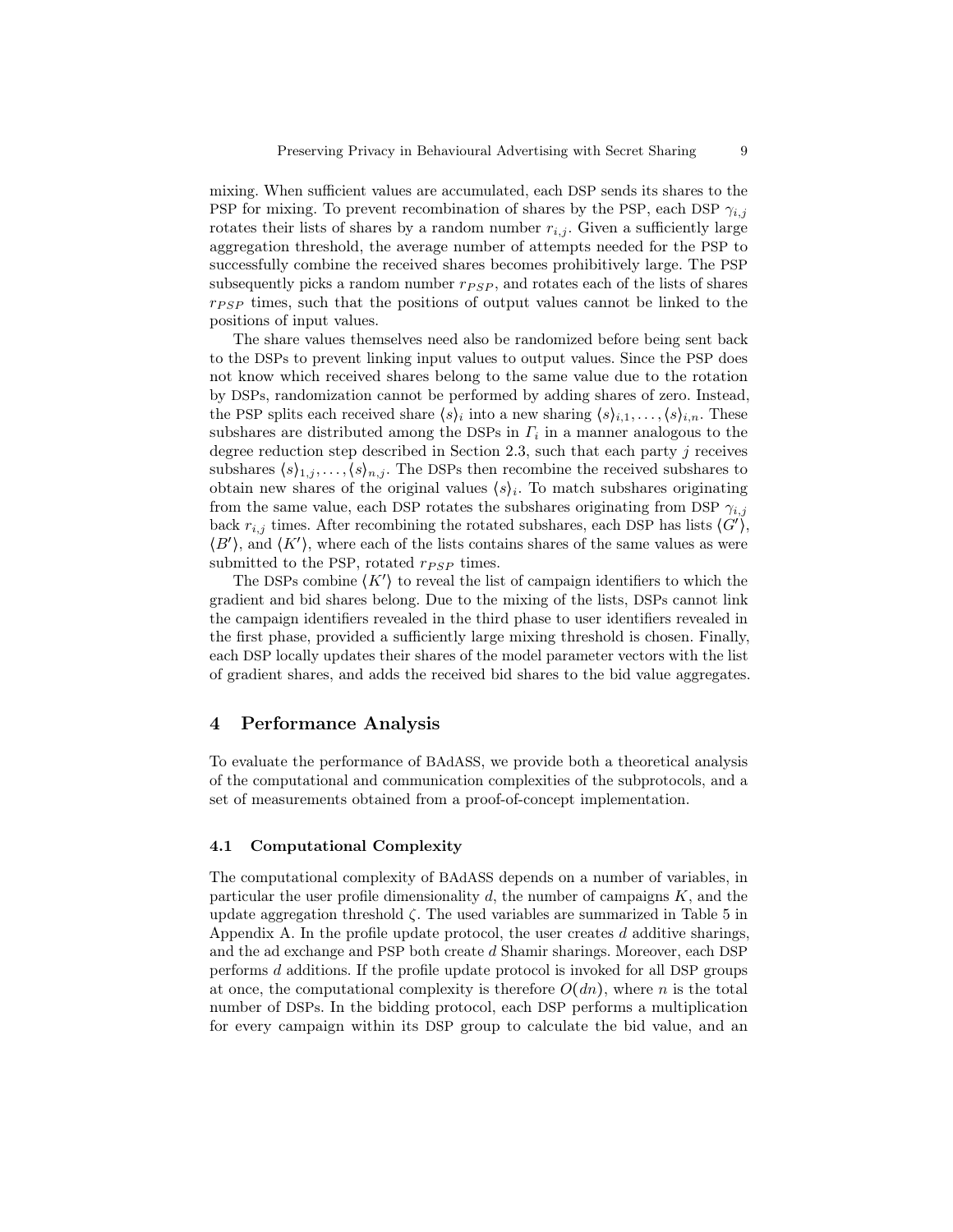encryption of the advertisement for all its own campaigns. Calculation of shares of the inner product  $\langle \boldsymbol{w}^\top \boldsymbol{x} \rangle$  is performed locally, as explained in Section [3.2,](#page-5-0) and since the resulting value is reconstructed by the PSP, no degree reduction step is necessary. The multiplications involved in calculating the inner product are thus 'free'. In the auction protocol, each DSP group  $\Gamma_i$  performs  $K_i - 1$  comparisons, where  $K_i$  is the number of campaigns of  $\Gamma_i$ , followed by a single DSP group  $\Gamma^*$  performing  $g-1$  comparisons, where g is the number of groups. Since the group  $\Gamma^*$  is chosen at random out of g groups for every auction, the amortized complexity of the the auction phase is  $O(K)$ . In the model update protocol, the  $d$  multiplications to compute the update gradient need no degree reduction step because the shares are mixed at the PSP, and are thus 'free'. The mixing step is performed for a batch of  $\zeta$  updates once every  $\zeta$  invocations, resulting in an amortized cost equal to that of processing a single update. To process a single update, the PSP re-shares all  $m$  shares of the  $d$ -dimensional update gradients, where  $m$  is the size of DSP groups, followed by the DSP performing  $d$ local recombinations of the created subshares. The total cost of the re-sharing, in terms of sharing and reconstructing secrets, is equal to that of  $dm$  multiplications. The group size  $m$ , however, can be considered a constant determined by the recombination threshold, resulting in an amortized complexity of  $O(d)$  for the model update phase.

## 4.2 Communication Complexity

Table [1](#page-10-0) lists the amortized number of bits transmitted by each party for each subprotocol, as well as the number of rounds of communication required by each subprotocol. The round complexities of the profile update and bidding protocols are constant. Since the group size  $m$  is bounded by a constant, and the share size  $\sigma$  is constant, the communication complexity of the profile update phase can be considered linear with respect to the profile size  $d$ . Note that if the user profile is distributed among multiple DSP groups, the complexity of the user profiling phase becomes multilinear in the profile size and the number of DSPs. During the bidding phase, the ad exchange acts as a proxy to transmit a total of  $K$  advertisement tuples, and the PSP transmits  $K$  sharings of the estimated user response. Each DSP performs  $K_i$  multiplications, each requiring  $m$  shares to be transmitted, sends  $K_i$  shares of inner products to the PSP, and sends an advertisement tuple for each of its  $\kappa$  own campaigns to the PSP via the ad exchange. The total communication complexity of the bidding phase is thus  $O(K)$ , or linear in the number of campaigns.

The auction protocol consists of  $\lambda$  comparisons, where  $\lambda$  is logarithmic with respect to the number of campaigns within a group and the number of groups.

The round complexity of the auction phase is thus  $O(\log_2 K)$ , or logarithmic in the number of campaigns, provided the round complexity of the comparison protocol is constant. Since each DSP performs an average of  $K_i$  comparisons per invocation of the auction protocol and transmits a fixed number of shares for each multiplication, the communication complexity of the auction protocol is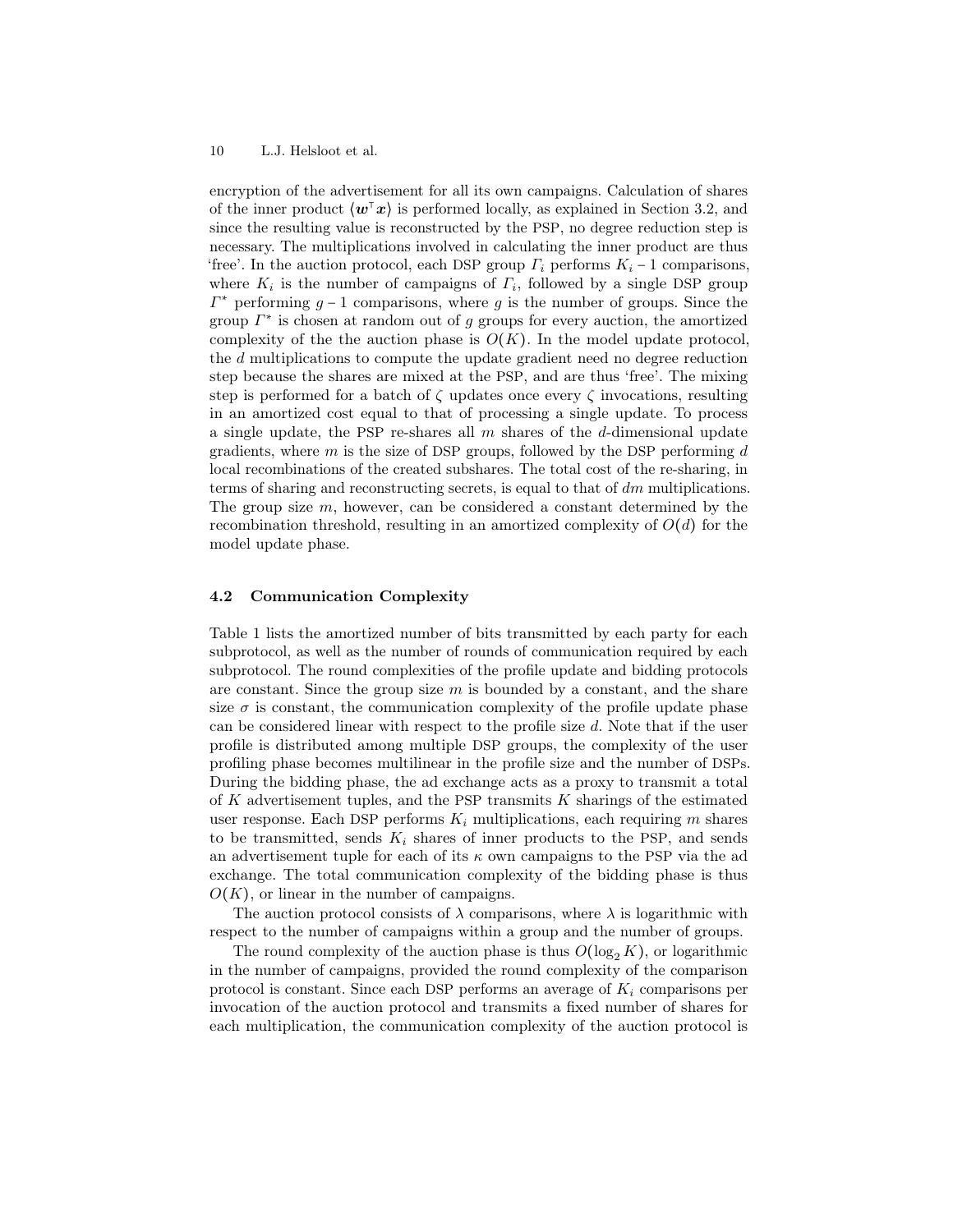<span id="page-10-0"></span>Table 1. Communication bandwidth in bits and number of rounds of communication per invocation of each subprotocol of BAdASS.  $\epsilon$  denotes the size of a ciphertext, and  $\gamma$ and  $\tau$  the number of bits transferred in the comparison and truncation protocols.  $\rho$  is the round complexity of the comparison protocol, and  $T$  is the round complexity of the truncation protocol.

| Protocol  | Rounds              | User       | AdX        | DSP                                                 | PSP              |
|-----------|---------------------|------------|------------|-----------------------------------------------------|------------------|
| Profiling |                     | $2d\sigma$ | $dm\sigma$ |                                                     | $dm\sigma$       |
| Bidding   |                     |            | Kξ         | $(m+1) K_i \sigma + \kappa \xi$                     | $Km\sigma$       |
| Auction   | $\lambda(\rho+1)+3$ |            |            | $(5K_i-3) m\sigma + K_i\gamma + 2\frac{1}{a}\sigma$ |                  |
| Update    | $T+1\frac{3}{6}$    | $m\sigma$  |            | $(d+1)m\sigma + \tau + (d+3)\sigma$                 | $(d+2)m^2\sigma$ |

linear in the number of campaigns, provided the communication complexity of the comparison protocol is constant.

The model update protocol contains a single invocation of the truncation protocol, of which the number of rounds is considered constant, as well as one round of multiplication. Every  $\zeta$  invocations, three more rounds for mixing and combining are performed. The amortized round complexity of the model update protocol is therefore constant. Although the amount of bits transmitted by the PSP contains a factor  $m^2$ , we can assume this to be a small constant due to the small upper bound on m. The average communication complexity of the is  $O(d)$ , provided the communication complexity of the truncation protocol is constant and the group size  $m$  is bounded by a constant.

#### 4.3 Implementation

To measure the runtime of BAdASS, we made a proof-of-concept implementation of the protocol in C++. The secure comparison protocol is based on the protocol by Reistad and Toft  $[25]$  as implemented in VIFF<sup>[1](#page-10-1)</sup>  $[13]$ . Real values, such as model weights, are represented as 16-bit fixed-point numbers. All operations using Shamir shares are performed in a prime field of order  $p = 2^{31} - 1$ , such that share values can be represented as  $32$ -bit integers. The reconstruction threshold  $t$ is set to 3, resulting in a DSP group size  $m$  of 5. The key length for the ElGamal cryptosystem is set to [2](#page-10-2)048 bits to achieve a sufficiently high security level<sup>2</sup>.

The setup used for runtime measurements is similar to that used in [\[17\]](#page-16-9). The tests were executed on a mobile workstation running Arch Linux on an Intel® Core™ i7-3610QM 2.3 GHz quad-core processor with 8 GB RAM. Similar to [\[17\]](#page-16-9), all parties are simulated within a single process thread, thus performing all operations sequentially. Figure [1](#page-11-0) shows a comparison between the runtimes of BAdASS and the state-of-the-art AHEad protocol for the different protocol

<span id="page-10-1"></span><sup>1</sup> Virtual Ideal Functionality Framework. Available online at [https://github.com/](https://github.com/kljensen/viff/blob/master/viff/comparison.py) [kljensen/viff/blob/master/viff/comparison.py](https://github.com/kljensen/viff/blob/master/viff/comparison.py)

<span id="page-10-2"></span> $2$  See e.g. <https://www.keylength.com> for key lengths as recommended by various organizations. The NIST considers a key length of 2048 sufficiently secure until 2030.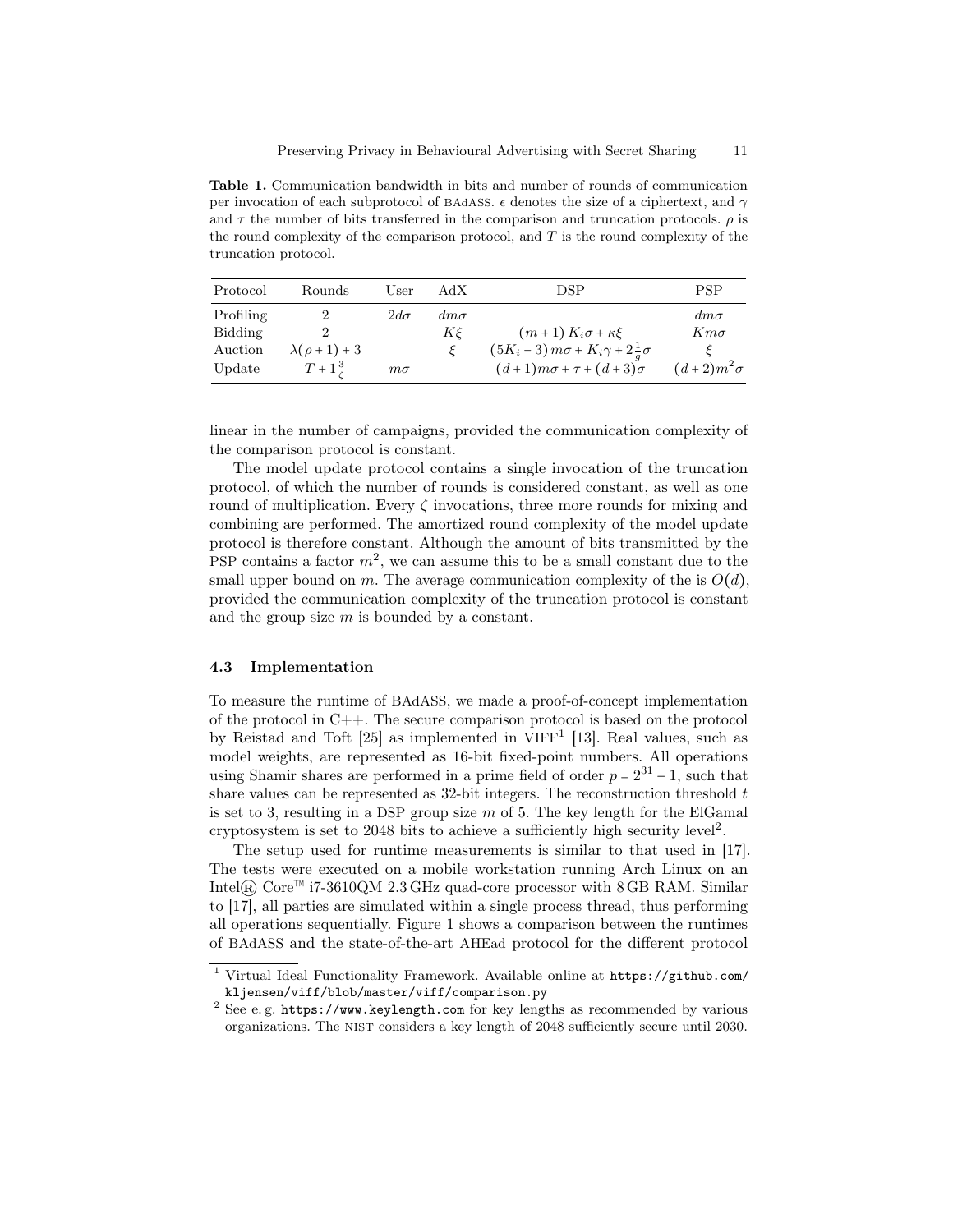<span id="page-11-0"></span>

Figure 1. Performance comparison between BAdASS and the state-of-the-art AHEad protocol. The runtimes are measured in similar settings, using profile dimensionality  $d = 2^{20}$  for both protocols. Note that the runtime measurements for AHEad are performed using a single DSP running a single campaign, whereas 5 DSPs with a total of 5 campaigns are simulated on a single process thread for BAdASS due to the recombination threshold.

phases. The comparison makes it evident that, for a realistically large profile size  $d = 2^{20}$ , BAdASS provides significant performance improvements over AHEad for every subprotocol, with the time-sensitive bidding phase requiring less than 150 ms for a DSP group. The computation time required by the model update protocol of BAdASS far exceeds that of the profile update, bidding, and auction protocols, due to the large number of subshare recombinations performed by the DSPs as well as the large number of sharings created by the PSP. Note that the computation time of the model update protocol is averaged, since the expensive mixing and update steps are only performed once every  $\zeta = 10$  invocations of the protocol. Specifically, as shown in Table [2,](#page-11-1) one invocation of these steps is more

<span id="page-11-1"></span>Table 2. Runtime measurements for each step of each model update for BAdASS in ms. Mix shares and update model steps are executed once every  $\zeta = 10$  invocations while the update preparation step is performed for every viewed ad. The total shows the average of  $\zeta$  invocations.

| Protocol                                     | DSP               | PSP     |
|----------------------------------------------|-------------------|---------|
| Prepare update<br>Mix shares<br>Update model | 16.87<br>23406.70 | 2399.67 |
| Total                                        |                   | 2597.51 |

expensive than the preparation step by a factor of 140 and 1400, respectively. The cost of performing the model update protocol when the computation time is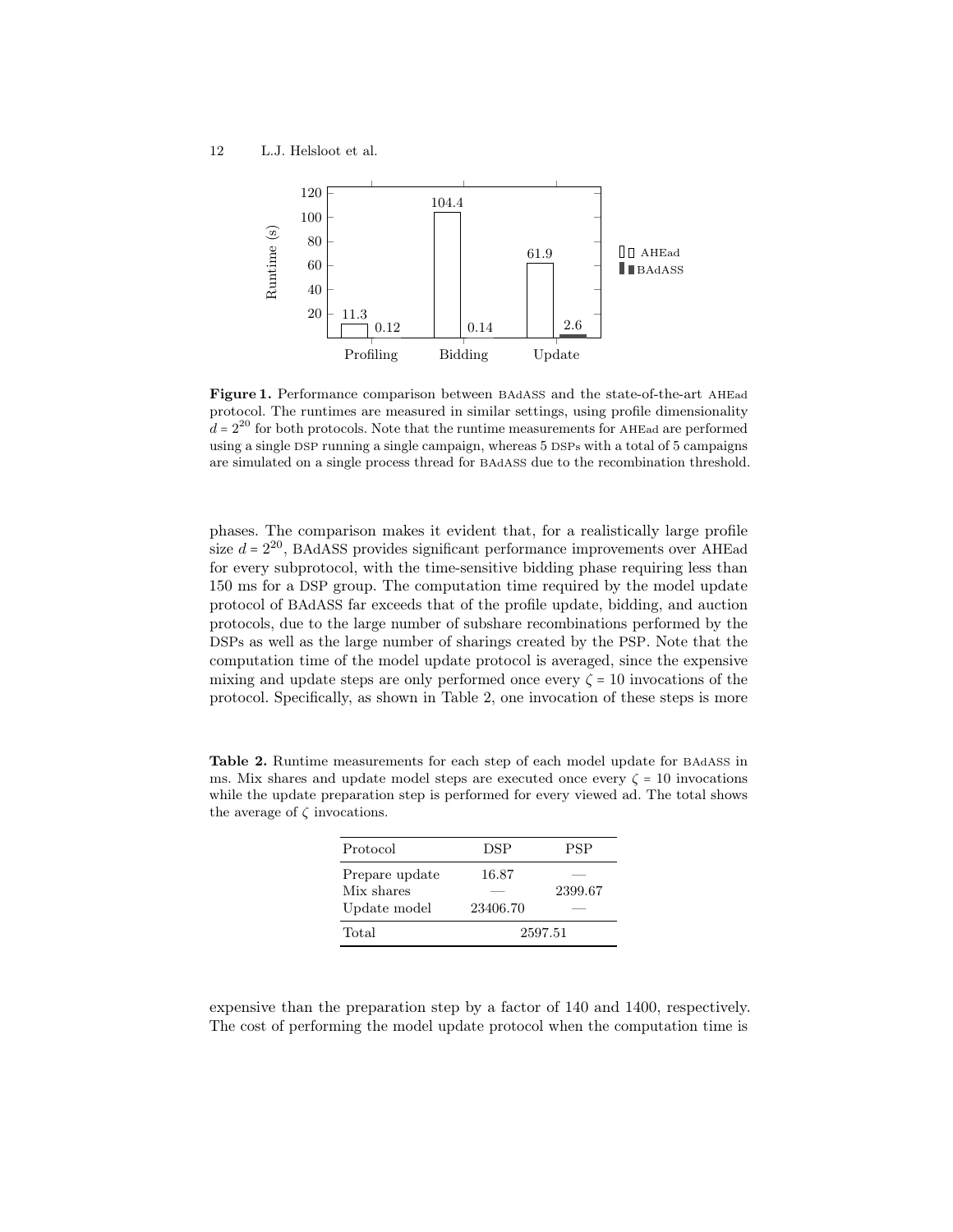averaged becomes

$$
\frac{10 \times 16.87 + 2399.67 + 23406.70}{10} = 2597.51 \text{ ms},\tag{2}
$$

which is approximately 2.6 seconds, as shown in Figure [1.](#page-11-0) Based on our measurements, we estimate that if the computations performed by the DSPs are parallelized, the average time spent on the model update protocol for a profile dimensionality of  $d = 2^{20}$  drops from 2.6 seconds to about 750 ms per invocation. The computation times of the bidding and auction phase and the profile update phase are both below 150 ms for large profile sizes, even when DSPs are simulated sequentially, and thus seem very well suited for use in a real-time setting as required by the RTB advertising model. The relatively large amount of computation performed in the model update phase is less time sensitive, and can thus be periodically performed as a background task without harming the user experience.

In Table [3,](#page-12-1) we list the average communication bandwidth of our protocol for specific parameters used in our implementation. We use a share size  $\sigma = 32$  bits, and a group size of  $m = 5$  DSPs. Each DSP is responsible for  $\kappa = 10$  campaigns, and with two groups the total number of campaigns is  $K = 100$ . The profile dimensionality is  $d = 2^{20}$ , and the size of an advertisement descriptor is assumed to be 4160 bits, of which 4096 bits are the encrypted advertisement, 32 bits the random identifier, and 32 bits the group descriptor. From the table, it is evident that the profile update and model update require a significant amount of communication, with up to 100 MiB per invocation, on average, of the model update protocol. The time-sensitive bidding and auction protocols, however, require very little bandwidth. Moreover, very little bandwidth is used by the user, with only the periodically executed profile update protocol requiring more than a few dozen bytes at 8 MiB per invocation, making the bandwidth use of the user very acceptable for modern unmetered connections.

<span id="page-12-1"></span>Table 3. Bandwidth usage of BAdASS in KiB per invocation of each subprotocol, based on realistic parameters used in our implementation of BAdASS.

| Protocol  | Rounds              | User | AdX   | DSP              | PSP            |
|-----------|---------------------|------|-------|------------------|----------------|
| Profiling | 2                   | 8192 | 20480 |                  | 20480          |
| Bidding   | 2                   |      | 51    | 6.25             | $\overline{2}$ |
| Auction   | $\lambda(\rho+1)+3$ |      | 0.5   | $5 + K_i \gamma$ | 0.5            |
| Update    | $T+1\frac{3}{5}$    | 0.02 |       | $24576 + \tau$   | 102400         |

## <span id="page-12-0"></span>5 Security of BAdASS

The security requirements of BAdASS are satisfied by the security of the underlying secret-sharing and encryption schemes in the semi-honest setting. In the non-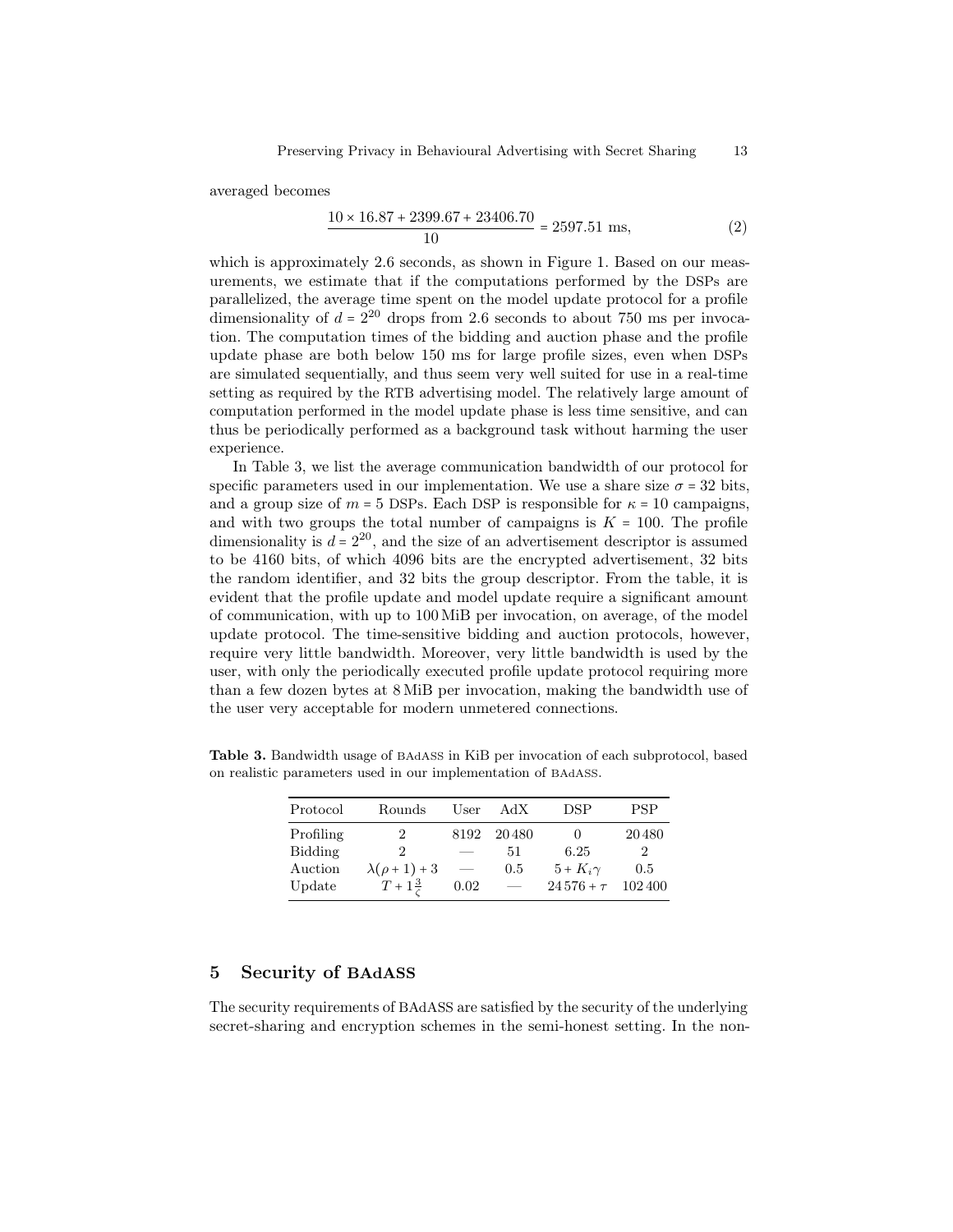interactive phases of the protocol, both the user profile and model parameters are shared among a DSP group using Shamir's secret sharing scheme, which provides information-theoretic security as long as no more than  $t-1$  parties collude.

In the profile update protocol, the user profile is shared between the PSP and the AdX using a two-party additive secret sharing scheme, which, given the assumption that the PSP does not collude with any party, provides informationtheoretic security. The additive shares are split into Shamir shares before being sent to a DSP group, where the additive shares are combined into a single Shamir share. Since the PSP and the AdX only receive additive shares, and DSPs obtain a single Shamir share of each additive share, the PSP, AdX and DSPs gain no knowledge of the contents of user profiles.

In the bidding protocol, the PSP obtains values  $w_k^{\dagger} x_u$  and  $\hat{y}_k$  from DSP groups, but does not know the campaign  $k$  or user  $u$  to which the values belong. nor the specific DSP responsible for the campaign. Since the PSP knows neither  $w_k$  nor  $x_u$ , inferring the individual values of  $w_k$  or  $x_u$  from  $w_k^{\top} x_u$  is equivalent to the hardness of solving the subset-sum problem. Given a set of positive integers  $S = \{a_1, a_2, \dots a_n\}$  and an integer b, the subset-sum problem aims to find whether there exist a subset of S, for which the summation equals to  $b$  [\[7\]](#page-15-14). Finding such a subset, however, is an NP-complete problem. In BAdASS,  $x_u$  is a vector with binary or small values, and  $w_k$  contains 16-bit fixed-point numbers. Assuming a binary  $x_u$  the multiplication  $w_k^{\top} x_u$  is actually a selection of indices of  $w_k$  based on the value in every index of  $x_u$ . Finding a subset of  $w_k$ , where the sum of the subset is equal to  $w_k^{\dagger} x_u$  is hard, when  $w_k$  and  $x_u$  are private and both of them have size  $d = 2^{20}$ .

If the PSP receives multiple values of  $w_k^{\dagger} x_u$  for the same  $w_k$  and  $x_u$ , the PSP can link these values to the same user, but cannot learn any information about the user's interests as the PSP cannot link response predictions to campaigns. The PSP also receives a mapping between a randomly generated number and an advertisement encrypted using the universal re-encryption scheme, which is semantically secure under the DDH assumption [\[15\]](#page-15-8). The use of universal re-encryption provides key privacy, such that the PSP does not learn the identity of the user, and the randomization of ciphertexts in the ElGamal cryptosystem ensures that different submissions of the same advertisement cannot be linked. During the auction protocol, the PSP learns the random number associated with the winning bid in order to retrieve the winning advertisement, but since the mappings are anonymized by the AdX, the PSP cannot link this value to a DSP.

In the model update protocol, the PSP obtains rotated shares of update gradients, bid values, and campaign identifiers. Given unbounded computational power, the PSP can perform an exhaustive search of rotation coefficients until recombination of shares results in likely values. Choosing sufficiently large values for the update period  $\zeta$  and recombination threshold  $t$  makes exhaustive searches infeasible. After the PSP mixes the shares, DSPs receive shares of the same values submitted earlier in the model update phase. Since the shares are re-shared by the PSP, however, DSPs cannot link the shares received after mixing to shares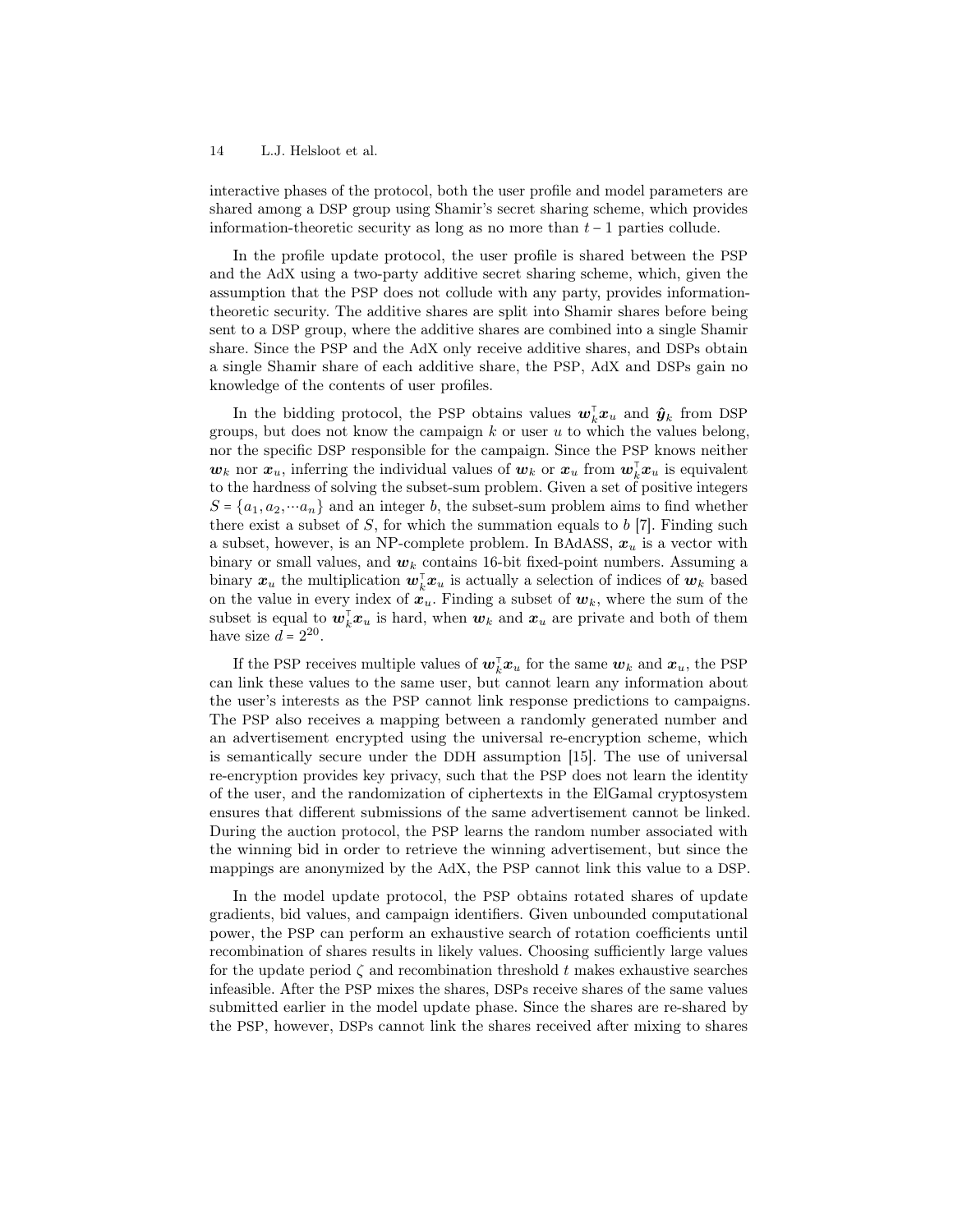submitted before mixing. Moreover, the random rotation performed by the PSP prevents DSPs from linking inputs to outputs.

## <span id="page-14-1"></span>6 Conclusion

In this paper we present a novel protocol using machine learning over secretshared data to preserve privacy in OBA with minimal user-noticeable delays. Trust is distributed among DSPs using threshold secret sharing, allowing DSPs to collaboratively compute bid prices and determine the highest bid without gaining any knowledge of a user's interests. Reports of individual clicks and views of advertisements are secret-shared among DSPs, where they are used to privately update model parameters via a mixing step at the PSP. At no point are the contents of user profiles, shown advertisements, and actual user responses revealed to any party other than the user, nor are model parameters revealed to any party other than the DSP responsible for the campaign. Individual bid prices are not revealed to any party, but are aggregated for billing purposes. Finally, the protocols are integrated into the RTB setting by forming DSP groups from existing DSPs, with the addition of a single new party.

BAdASS achieves significant performance improvements over previous work. The AHEad protocol presented in [\[17\]](#page-16-9) requires more than 100 seconds of computation time to calculate a single bid value in the time-sensitive bidding phase. In comparison, BAdASS simulates the calculation of 5 bid values in less than 150 milliseconds in a similar setup, even without parallelization across DSPs. BAdASS is even efficient enough to serve advertisements in real time as required by the RTB model, provided the communication between DSPs incurs minimal latency. Despite the overhead of the model update protocol, the results obtained with BAdASS show that by applying secret sharing techniques a level of performance can be achieved in the time-sensitive bidding and auction phases that does not degrade the perceived responsiveness.

To the best of our knowledge, BAdASS is the first protocol to allow sub-second behavioural targeting of advertisements while preserving user privacy. The heavily fragmented shape of the online advertising landscape lends itself particularly well to the use of efficient secret-sharing techniques, giving advertising companies the opportunity to cooperatively move towards acceptable forms of behavioural advertising. Although the presented protocol should be adapted to the malicious setting, as DSPs may have an incentive to modify competitors' bid values, the results obtained with BAdASS show that it is possible to serve behaviourally targeted advertisements without disclosing those interests to any party, all within a fraction of a second. We believe that these results provide a first step towards adoption of privacy-preserving methods in the online advertising ecosystem.

## References

<span id="page-14-0"></span>1. An, M.: Why people block ads (and what it means for marketers and advertisers). Tech. rep., HubSpot Research (2016)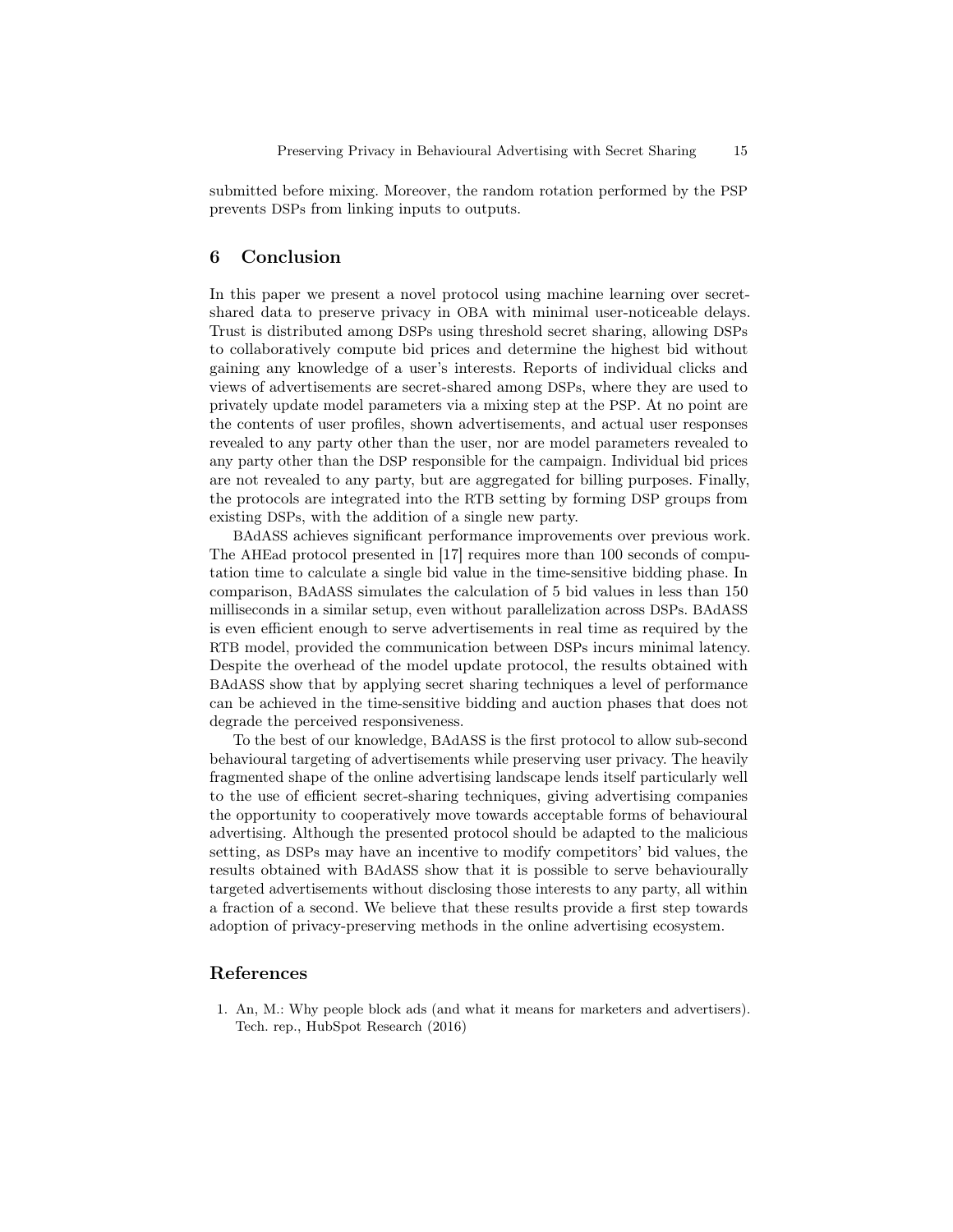- 16 L.J. Helsloot et al.
- <span id="page-15-12"></span>2. Aono, Y., Hayashi, T., Phong, L.T., Wang, L.: Scalable and secure logistic regression via homomorphic encryption. In: Proceedings of the Sixth ACM on Conference on Data and Application Security and Privacy, CODASPY 2016, New Orleans, LA, USA, March 9-11, 2016. pp. 142–144. ACM, New York (2016)
- <span id="page-15-3"></span>3. Backes, M., Kate, A., Maffei, M., Pecina, K.: Obliviad: Provably secure and practical online behavioral advertising. In: IEEE Symposium on Security and Privacy, SP 2012, San Francisco, California, USA, 21-23 May 2012. pp. 257–271. IEEE Computer Society, n.p. (2012)
- <span id="page-15-6"></span>4. Ben-Or, M., Goldwasser, S., Wigderson, A.: Completeness theorems for noncryptographic fault-tolerant distributed computation (extended abstract). In: Proceedings of the 20th Annual ACM Symposium on Theory of Computing, Chicago, Illinois, USA, May 2-4, 1988. pp. 1–10. ACM, New York (1988)
- <span id="page-15-5"></span>5. Chapelle, O., Manavoglu, E., Rosales, R.: Simple and scalable response prediction for display advertising. ACM TIST  $5(4)$ ,  $61:1-61:34$  (2014)
- <span id="page-15-11"></span>6. Chen, T., Zhong, S.: Privacy-preserving backpropagation neural network learning. IEEE Trans. Neural Networks 20(10), 1554–1564 (2009)
- <span id="page-15-14"></span>7. Cormen, T.H., Leiserson, C.E., Rivest, R.L., Stein, C.: Introduction to Algorithms, 3rd Edition. MIT Press, Cambridge, Massachusetts - London, England (2009)
- <span id="page-15-1"></span>8. Degeling, M., Herrmann, T.: Your interests according to google - A profile-centered analysis for obfuscation of online tracking profiles. CoRR abs/1601.06371 (2016), <http://arxiv.org/abs/1601.06371>
- <span id="page-15-0"></span>9. Deighton, J., Brierley, H.M.: Economic value of the advertising-supported internet ecosystem. Tech. rep., Interactive Advertising Bureau (2012)
- <span id="page-15-2"></span>10. Estrada-Jiménez, J., Parra-Arnau, J., Rodríguez-Hoyos, A., Forné, J.: Online advertising: Analysis of privacy threats and protection approaches. Computer Communications 100, 32–51 (2017)
- <span id="page-15-10"></span>11. Fredrikson, M., Livshits, B.: Repriv: Re-imagining content personalization and in-browser privacy. In: 32nd IEEE Symposium on Security and Privacy, S&P 2011, Berkeley, California, USA, 22-25 May 2011. pp. 131–146. IEEE Computer Society, n.p. (2011)
- <span id="page-15-9"></span>12. Gamal, T.E.: A public key cryptosystem and a signature scheme based on discrete logarithms. IEEE Trans. Information Theory 31(4), 469–472 (1985)
- <span id="page-15-13"></span>13. Geisler, M.J.B.: Cryptographic Protocols: Theory and Implementation. Ph.D. thesis, Department of Computer Science, Aarhus University (2010), [http://www.](http://www.forskningsdatabasen.dk/en/catalog/2186116803) [forskningsdatabasen.dk/en/catalog/2186116803](http://www.forskningsdatabasen.dk/en/catalog/2186116803)
- <span id="page-15-7"></span>14. Gennaro, R., Rabin, M.O., Rabin, T.: Simplified VSS and fact-track multiparty computations with applications to threshold cryptography. In: Proceedings of the Seventeenth Annual ACM Symposium on Principles of Distributed Computing, PODC '98, Puerto Vallarta, Mexico, June 28 - July 2, 1998. pp. 101–111. ACM, New York (1998)
- <span id="page-15-8"></span>15. Golle, P., Jakobsson, M., Juels, A., Syverson, P.F.: Universal re-encryption for mixnets. In: Topics in Cryptology - CT-RSA 2004, The Cryptographers' Track at the RSA Conference 2004, San Francisco, CA, USA, February 23-27,2004. Lecture Notes in Computer Science, vol. 2964, pp. 163–178. Springer, Berlin, Heidelberg (2004)
- <span id="page-15-4"></span>16. He, X., Pan, J., Jin, O., Xu, T., Liu, B., Xu, T., Shi, Y., Atallah, A., Herbrich, R., Bowers, S., Candela, J.Q.: Practical lessons from predicting clicks on ads at facebook. In: Proceedings of the Eighth International Workshop on Data Mining for Online Advertising, ADKDD 2014, New York City, New York, USA, August 24, 2014. pp. 5:1–5:9. ACM, New York (2014)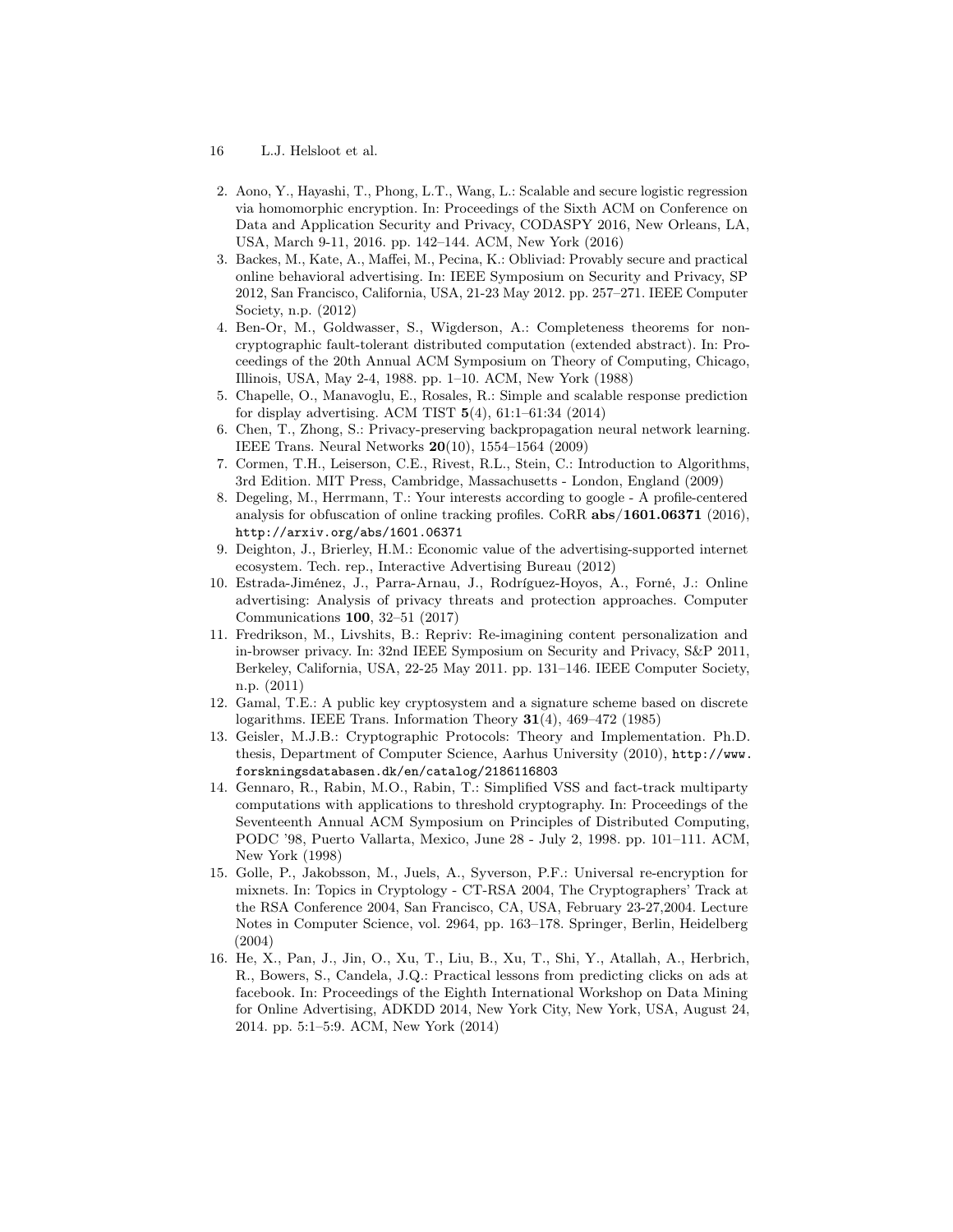- <span id="page-16-9"></span>17. Helsloot, L.J., Tillem, G., Erkin, Z.: AHEad: Privacy-preserving online behavioural advertising using homomorphic encryption. In: IEEE International Workshop on Information Forensics and Security, WIFS 2017, Rennes, France, December 4-7, 2017. pp. 1–6. IEEE, n.p. (2017)
- <span id="page-16-0"></span>18. Letang, V., Stillman, L.: Global advertising forecast. Tech. rep., MAGNA (2016)
- <span id="page-16-10"></span>19. McMahan, H.B., Holt, G., Sculley, D., Young, M., Ebner, D., Grady, J., Nie, L., Phillips, T., Davydov, E., Golovin, D., Chikkerur, S., Liu, D., Wattenberg, M., Hrafnkelsson, A.M., Boulos, T., Kubica, J.: Ad click prediction: a view from the trenches. In: The 19th ACM SIGKDD International Conference on Knowledge Discovery and Data Mining, KDD 2013, Chicago, IL, USA, August 11-14, 2013. pp. 1222–1230. ACM, New York (2013)
- <span id="page-16-6"></span>20. Merzdovnik, G., Huber, M., Buhov, D., Nikiforakis, N., Neuner, S., Schmiedecker, M., Weippl, E.R.: Block me if you can: A large-scale study of tracker-blocking tools. In: 2017 IEEE European Symposium on Security and Privacy, EuroS&P 2017, Paris, France, April 26-28, 2017. pp. 319–333. IEEE, n.p. (2017)
- <span id="page-16-13"></span>21. Orlandi, C., Piva, A., Barni, M.: Oblivious neural network computing via homomorphic encryption. EURASIP J. Information Security 2007, 18:1–18:10 (2007)
- <span id="page-16-1"></span>22. PageFair: The state of the blocked web. Tech. rep. (2017)
- <span id="page-16-2"></span>23. PageFair, Adobe: The cost of ad blocking. Tech. rep. (2015)
- <span id="page-16-7"></span>24. Papaodyssefs, F., Iordanou, C., Blackburn, J., Laoutaris, N., Papagiannaki, K.: Web identity translator: Behavioral advertising and identity privacy with WIT. In: Proceedings of the 14th ACM Workshop on Hot Topics in Networks, Philadelphia, PA, USA, November 16 - 17, 2015. pp. 3:1–3:7. ACM, New York (2015)
- <span id="page-16-14"></span>25. Reistad, T.I., Toft, T.: Secret sharing comparison by transformation and rotation. In: Information Theoretic Security - Second International Conference, ICITS 2007, Madrid, Spain, May 25-29, 2007, Revised Selected Papers. Lecture Notes in Computer Science, vol. 4883, pp. 169–180. Springer, Berlin, Heidelberg (2007)
- <span id="page-16-12"></span>26. Shamir, A.: How to share a secret. Commun. ACM 22(11), 612–613 (1979)
- 27. Szwabe, A., Misiorek, P., Ciesielczyk, M.: Logistic regression setup for RTB CTR estimation. In: Proceedings of the 9th International Conference on Machine Learning and Computing, Singapore, Singapore. pp. 61–70. ICMLC 2017, ACM, New York (2017)
- <span id="page-16-8"></span>28. Toubiana, V., Narayanan, A., Boneh, D., Nissenbaum, H., Barocas, S.: Adnostic: Privacy preserving targeted advertising. In: Proceedings of the Network and Distributed System Security Symposium, NDSS 2010, San Diego, California, USA, February 28 - March 3, 2010. The Internet Society, n.p. (2010)
- <span id="page-16-4"></span>29. TRUSTe: 2011 Consumer Research Results: Privacy and Online Behavioural Advertising. Tech. rep. (2011)
- <span id="page-16-3"></span>30. Ur, B., Leon, P.G., Cranor, L.F., Shay, R., Wang, Y.: Smart, useful, scary, creepy: perceptions of online behavioral advertising. In: Symposium On Usable Privacy and Security, SOUPS '12, Washington, DC, USA, July 11-13, 2012. pp. 4:1–4:15. ACM, New York (2012)
- <span id="page-16-5"></span>31. Wang, J., Zhang, W., Yuan, S.: Display advertising with real-time bidding (RTB) and behavioural targeting. CoRR abs/1610.03013 (2016), [http://arxiv.org/](http://arxiv.org/abs/1610.03013) [abs/1610.03013](http://arxiv.org/abs/1610.03013)
- <span id="page-16-11"></span>32. Weinberger, K.Q., Dasgupta, A., Langford, J., Smola, A.J., Attenberg, J.: Feature hashing for large scale multitask learning. In: Proceedings of the 26th Annual International Conference on Machine Learning, ICML 2009, Montreal, Quebec, Canada, June 14-18, 2009. ACM International Conference Proceeding Series, vol. 382, pp. 1113–1120. ACM, New York (2009)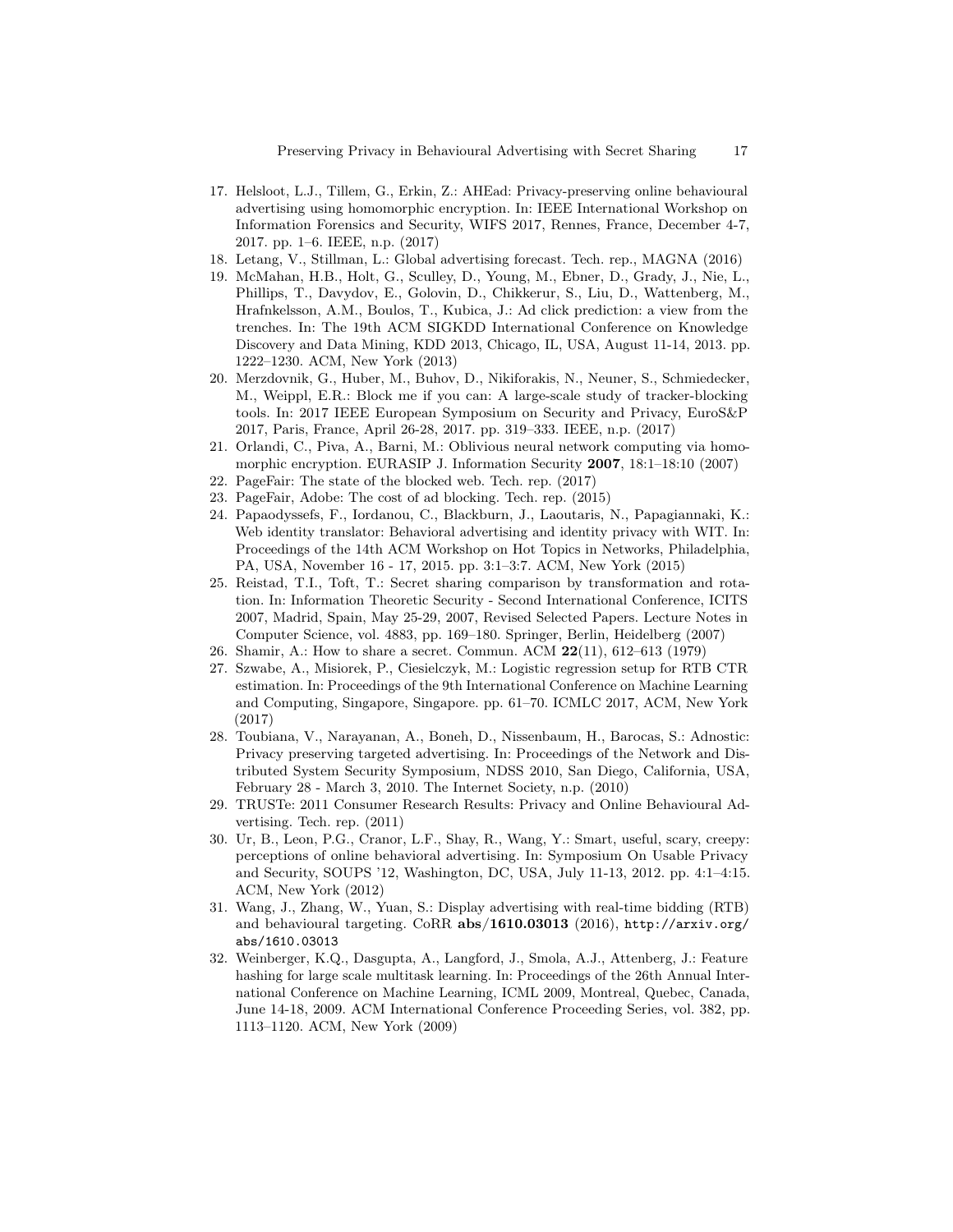- 18 L.J. Helsloot et al.
- <span id="page-17-0"></span>33. Yan, J., Liu, N., Wang, G., Zhang, W., Jiang, Y., Chen, Z.: How much can behavioral targeting help online advertising? In: Proceedings of the 18th International Conference on World Wide Web, WWW 2009, Madrid, Spain, April 20-24, 2009. pp. 261–270. ACM, New York (2009)
- <span id="page-17-1"></span>34. Zhang, Q., Yang, L.T., Chen, Z.: Privacy preserving deep computation model on cloud for big data feature learning. IEEE Trans. Computers 65(5), 1351–1362 (2016)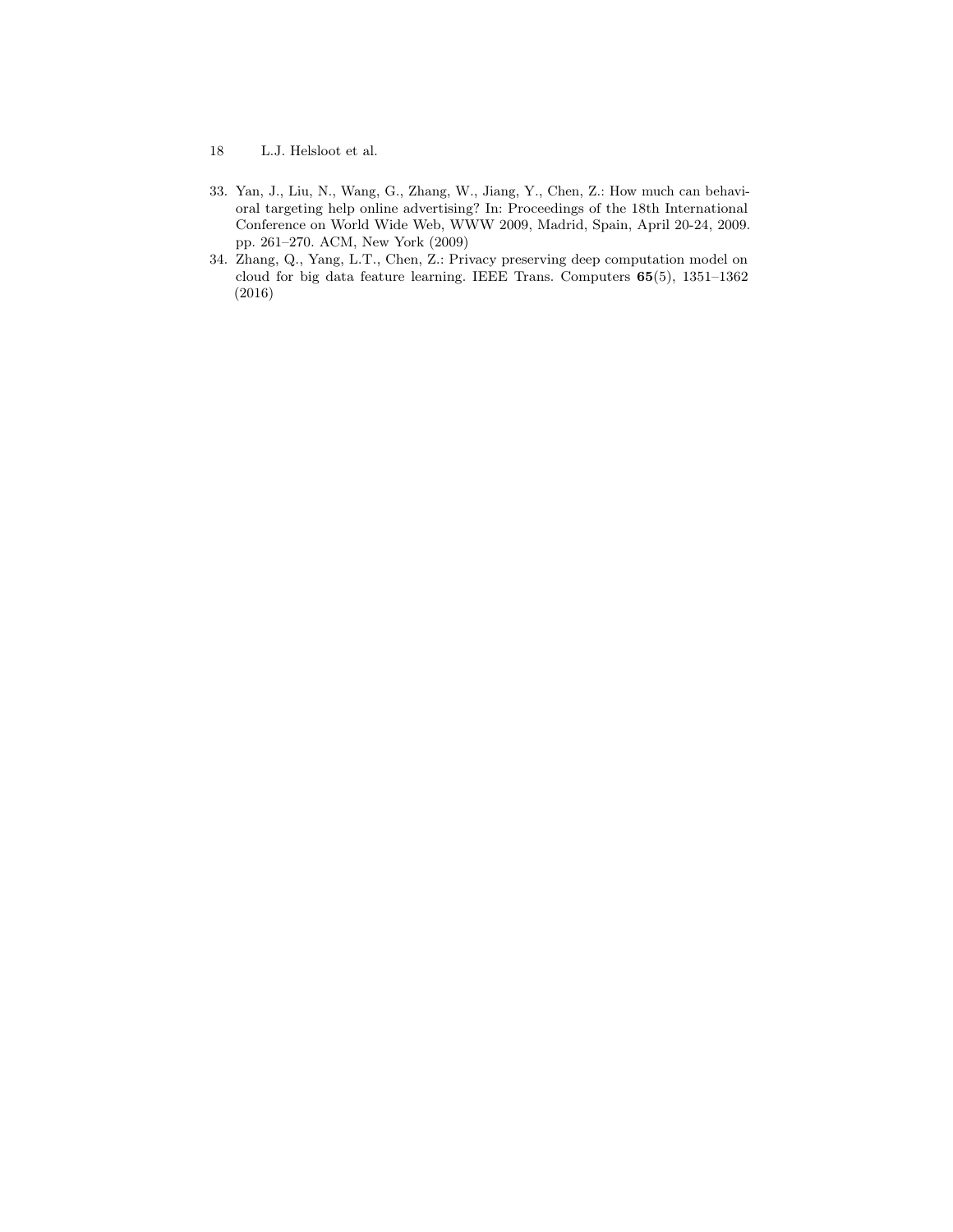## <span id="page-18-1"></span>A Notation Tables

Table 4. Explanation of symbols used in BAdASS

<span id="page-18-0"></span>

| Symbol              | Explanation                                                                                        |
|---------------------|----------------------------------------------------------------------------------------------------|
| $\boldsymbol{u}$    | Unique user identifier.                                                                            |
| $\boldsymbol{\eta}$ | Unique bid request identifier.                                                                     |
| $\boldsymbol{k}$    | Unique campaign identifier.                                                                        |
| $\Gamma_i$          | DSP group $i$ .                                                                                    |
| $\gamma_{i,j}$      | Unique DSP identifier, where $\gamma_{i,j}$ is the j <sup>th</sup> DSP of DSP group $\Gamma_i$     |
| $K_{\Gamma_i}$      | Set of campaigns run by DSP group $\Gamma_i$ .                                                     |
| x                   | Input feature vector obtained by feature hashing.                                                  |
| $\boldsymbol{w}_k$  | Model parameter vector for a campaign k, where $w_{k,i}$ is the i <sup>th</sup> coordinate         |
|                     | of $w_k$ .                                                                                         |
| $c_k$               | Bidding function parameters for a campaign $k$ .                                                   |
| $\eta_k$            | Learning rate parameter for campaign $k$ .                                                         |
| $b_k$               | Bid value for campaign $k$ .                                                                       |
| $a_k$               | Advertisement associated with campaign $k$ .                                                       |
| $\pi(x)$            | Random permutation function, which re-orders the elements of vector $\boldsymbol{x}$ .             |
| $\pi^{-1}(\cdot)$   | Inverse permutation of $\pi(\cdot)$ , such that $\pi^{-1}(\pi(\boldsymbol{x})) = \boldsymbol{x}$ . |
| М                   | List of vectors containing information associated with bid values for use in                       |
|                     | the auction protocol.                                                                              |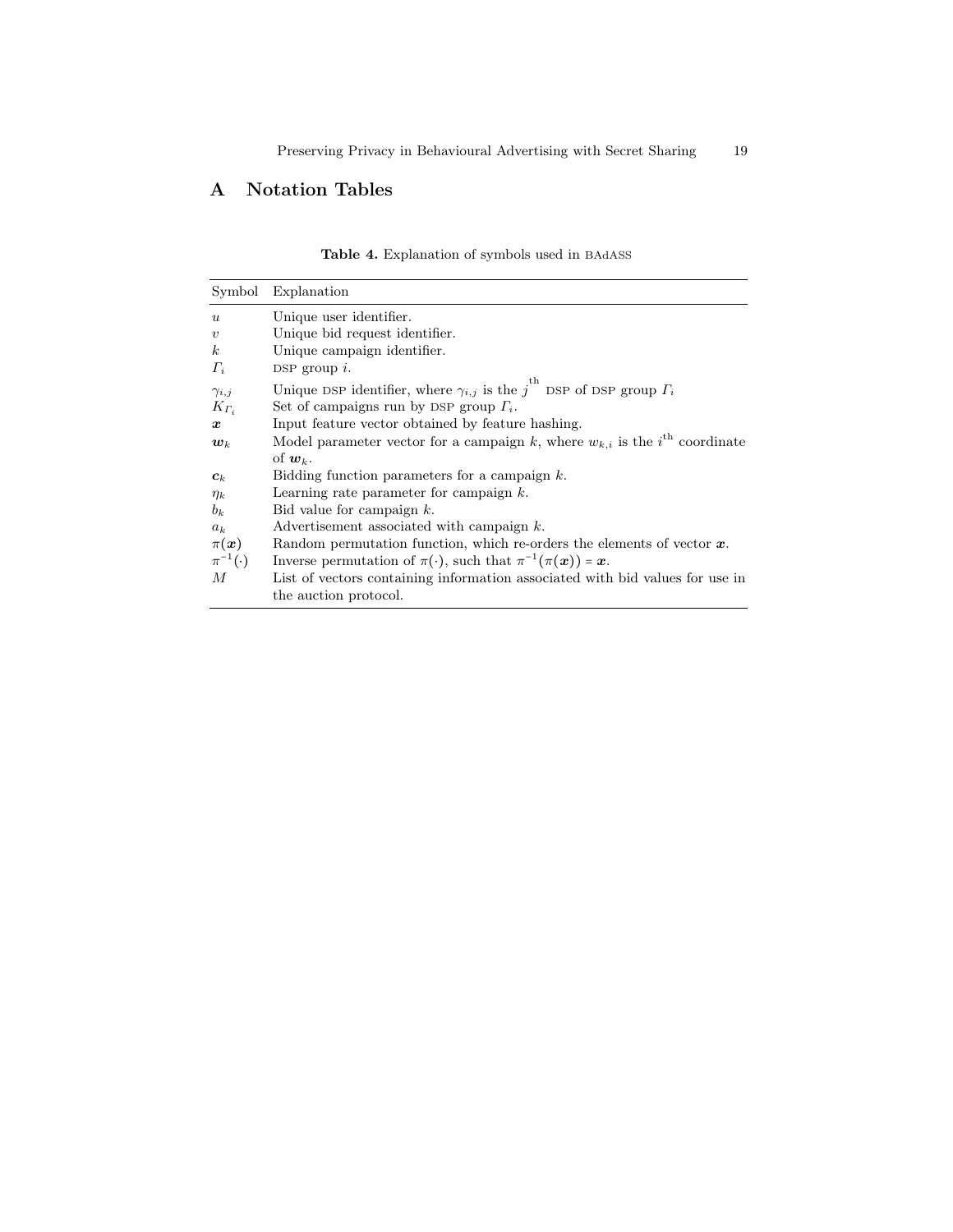Table 5. Symbols used in the computational analysis of BAdASS.

<span id="page-19-0"></span>

| Symbol           | Description                                                                   |
|------------------|-------------------------------------------------------------------------------|
| d                | Dimensionality of user profiles.                                              |
| $\boldsymbol{n}$ | Number of DSPs.                                                               |
| g                | Number of DSP groups.                                                         |
| m                | Size of a DSP group.                                                          |
| $\kappa$         | Number of campaigns of a DSP.                                                 |
| К                | Total number of campaigns.                                                    |
| $K_i$            | Number of campaigns within a DSP group $\Gamma_i$ .                           |
|                  | Number of model updates accumulated per DSP group.                            |
| $\sigma$         | Size in bits of a secret share.                                               |
| ξ                | Size in bits of an advertisement tuple, consisting of an encrypted advertise- |
|                  | ment, a group descriptor, and a random identifier.                            |
| $\lambda$        | Total number of comparisons required to find the maximum bid. Equal to        |
|                  | $\lceil \log_2 (K_i - 1) \rceil + \lceil \log_2 (g - 1) \rceil$ .             |
| $\rho$           | Number of rounds required by a single run of the comparison protocol.         |
|                  | Number of bits transmitted in a single run of the comparison protocol.        |
|                  | Number of rounds required by a single run of the truncation protocol.         |
| $\tau$           | Number of bits transmitted in a single run of the truncation protocol.        |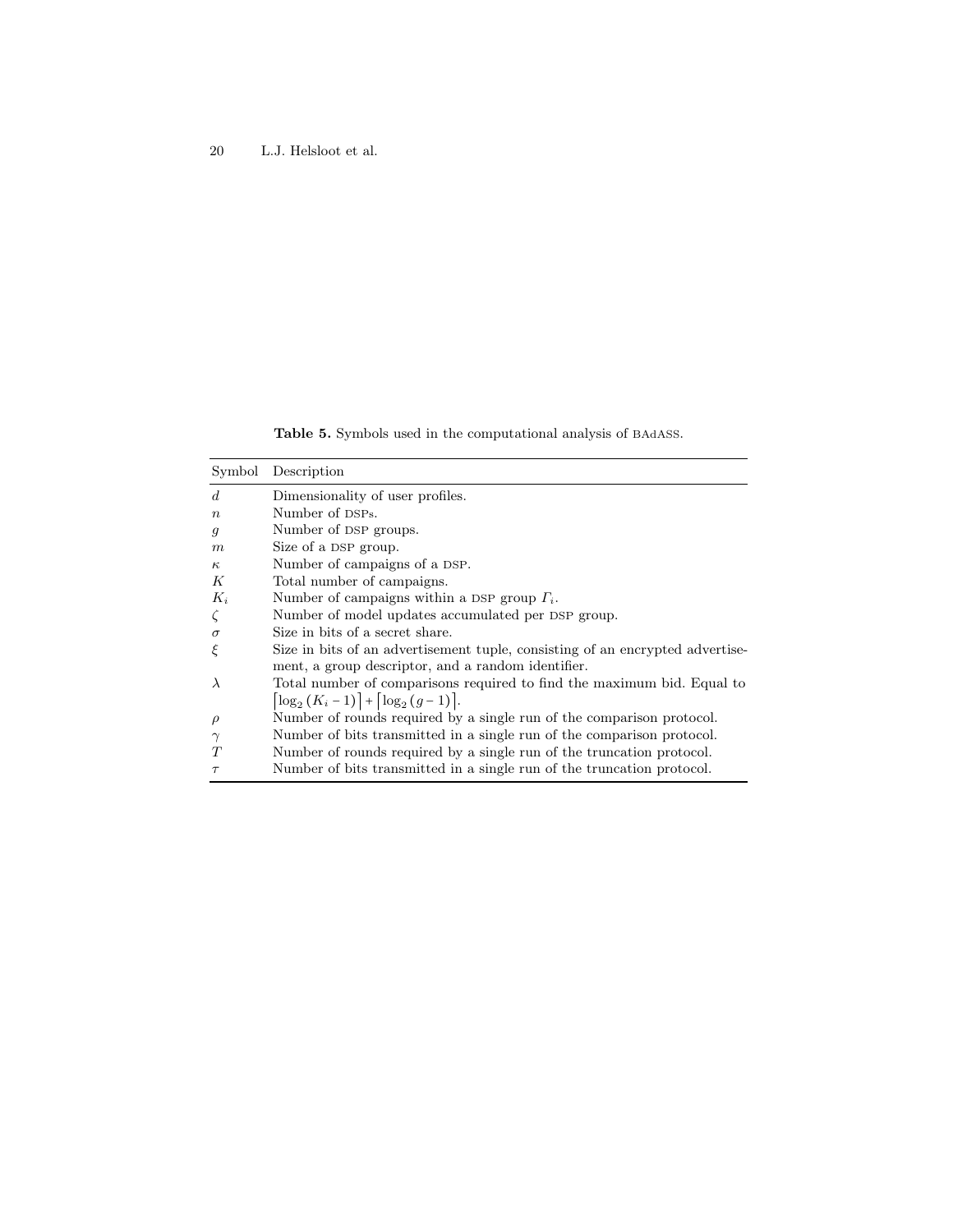## <span id="page-20-0"></span>B Protocols

```
Protocol 2 Profile update protocol, executed jointly between a user, ad exchange,
PSP and DSP group, and initiated periodically by every user.
```

```
1: procedure USER: SEND-PROFILE-SHARE(x, u)2: Pick \bm{r} \in_R \mathbb{Z}_p^d3: \langle x \rangle_1 \leftarrow x - r4: \langle x \rangle_2 \leftarrow r5: invoke SHARE-PROFILE(u, \langle x \rangle) at AdX
 6: invoke SHARE-PROFILE(u, \langle x \rangle)_2 at PSP
 7: end procedure
 8: procedure SHARE-PROFILE(u, \langle x \rangle_m)9: \langle \langle x \rangle_m \rangle \leftarrow shamir-share(\langle x \rangle_m)10: for all \gamma_{i,j} \in \Gamma_i do 11: invoke DSP:COM
11: invoke DSP:COMBINE-PROFILE(u, \langle \langle x \rangle_m \rangle_{\gamma_{i,j}}) at DSP \gamma_{i,j}<br>12: end for
           end for
13: end procedure
14: procedure DSP:COMBINE-PROFILE(u, \langle \langle x \rangle_m \rangle)15: store \langle \langle x \rangle_m \rangle for user u
16: if \langle \langle x \rangle \rangle_1 and \langle \langle x \rangle \rangle_2 are both stored then
17: \langle x_u \rangle \leftarrow \langle \langle x \rangle \rangle_1 + \langle \langle x \rangle \rangle_2 \rangle18: end if
19: end procedure
```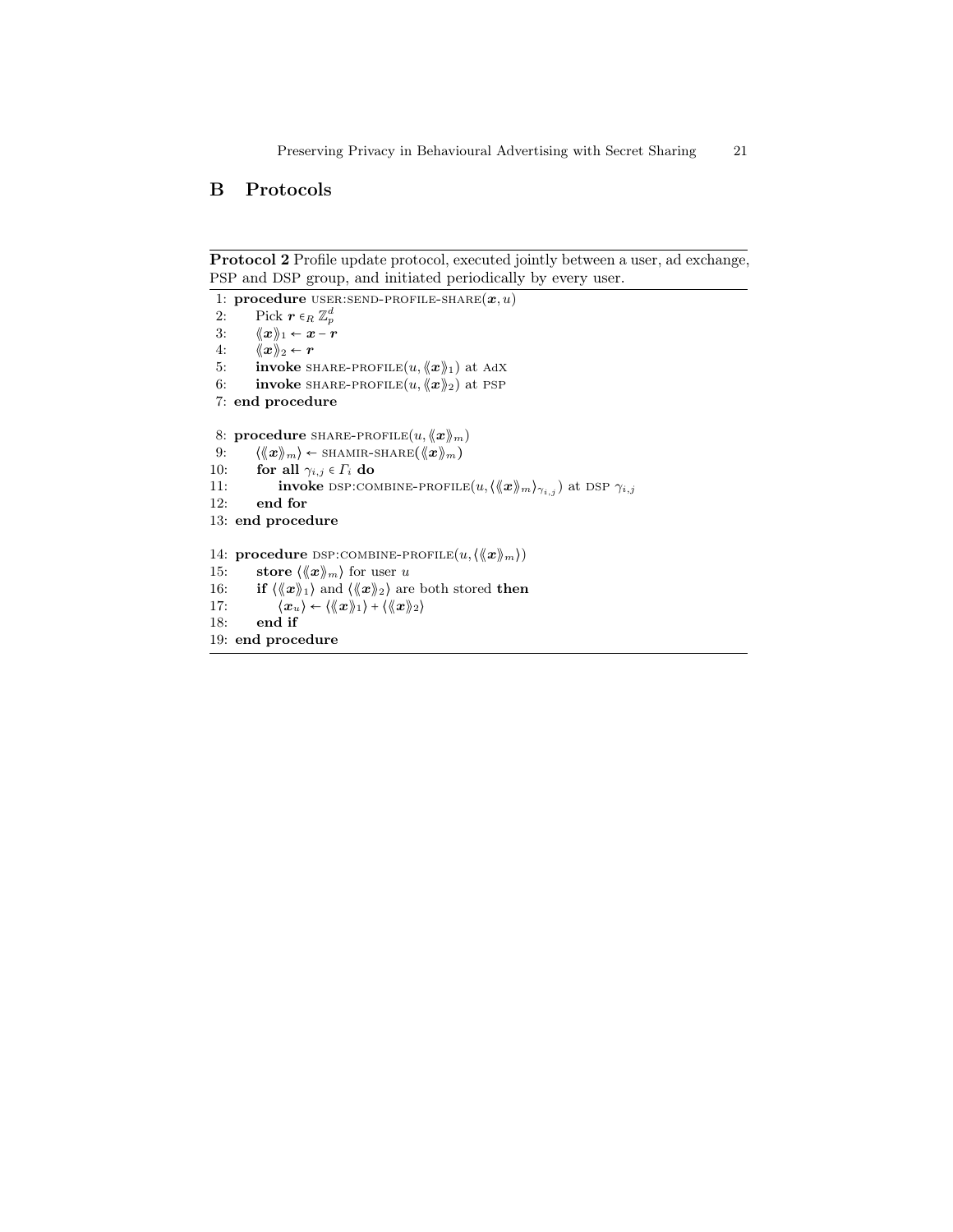**Protocol 3** Auction protocol, executed jointly by every DSP group  $\Gamma_i$ , an auction group  $\Gamma^*$ , and the PSP.

```
1: procedure DSP:PREPARE-AUCTION(v, \langle b \rangle, \langle r \rangle, \langle \hat{y} \rangle, \langle \eta \rangle, \langle k \rangle)2: for all \Gamma_i do
 3: \langle M_i \rangle \leftarrow (\langle r_i \rangle, \langle \hat{y}_i \rangle, \langle \eta_i \rangle, \langle k_i \rangle)4: \left(\langle b_i^{max}\rangle, \langle r_i^{max}\rangle, \langle \eta_i^{max}\rangle, \langle k_i^{max}\rangle\right) \leftarrow \text{MAX-BID}(\langle \mathbf{b}_i \rangle, \langle M_i \rangle)5: Store mapping v \to (\langle b_i^{max} \rangle, \langle \hat{y}_i^{max} \rangle, \langle h_i^{max} \rangle, \langle k_i^{max} \rangle)6: end for
  7: invoke PERFORM-AUCTION(v, \langle b^{max} \rangle, \langle r^{max} \rangle) at \Gamma^*8: end procedure
 9: procedure PERFORM-AUCTION(v, \langle b \rangle, \langle r \rangle)10: (\bot, \langle r^{max} \rangle) \leftarrow \text{MAX-BID}(\langle \boldsymbol{b} \rangle, \langle \boldsymbol{r} \rangle)11: invoke PSP:SEND-AD(\langle r^{max} \rangle) at PSP
12: end procedure
13: procedure \text{MAX-BID}(\langle b \rangle, \langle M \rangle)14: ∐︀
               \langle b \rangle \leftarrow \langle b_1 \rangle15: for j \leftarrow 1, |\langle M \rangle| do
16: \langle \hat{M}_j \rangle \leftarrow \langle M_{j,1} \rangle17: end for
18: for i \leftarrow 2, |\langle b \rangle| do
19: \langle \rho \rangle \leftarrow \langle b_i \rangle \ge \langle \hat{b} \rangle20: ∐︀
                        \hat{b} ← \langle \rho \rangle \cdot \langle b_i \rangle + (1 - \langle \rho \rangle) \cdot \langle \hat{b} \rangle21: for j \leftarrow 1, |\langle M \rangle| do
22: \langle \hat{M}_j \rangle \leftarrow \langle \rho \rangle \cdot \langle M_{j,i} \rangle + (1 - \langle \rho \rangle) \cdot \langle \hat{M}_j \rangle23: end for
24: end for
25: return \langle \hat{b} \rangle, \langle \hat{M} \rangle26: end procedure
27: procedure PSP:SEND-AD(\langle r \rangle)28: r \leftarrow combine \langle r \rangle29: ([\![a]\!]_u, \Gamma_i) \leftarrow \text{lookup } r<br>30: Re-randomize [\![a]\!]_u30: Re-randomize [\![a]\!]_u<br>31: Send ([\![a]\!]_u, \Gamma_i) to
              Send (\llbracket a \rrbracket_u, \Gamma_i) to user via AdX
32: end procedure
```